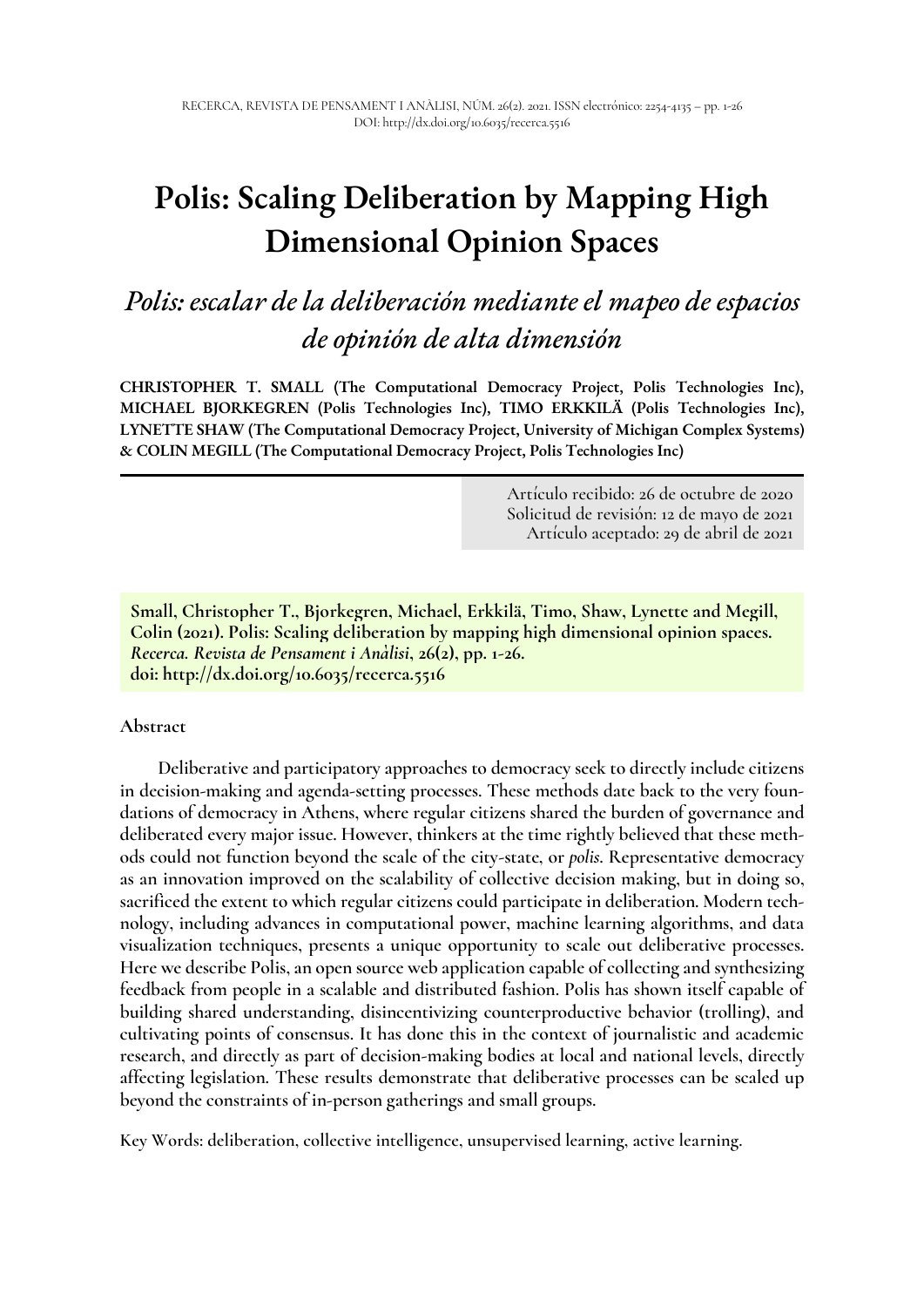#### **INTRODUCTION**

This paper describes the methodology and application of Polis, an open source web application for gathering and synthesizing people's opinions. Polis combines qualitative and quantitative methods, bridging the divide traditionally spanned by fixed-question surveys and focus groups, respectively. In response to a prompt, participants are able to submit short statements in their own words, ideally expressing a single position or opinion. Participants then have an opportunity to vote (agree, disagree or pass) on statements submitted by other users, presented one at a time, in semi-random order. Using the resulting data, a set of real-time analyses and visualizations are produced which illustrate how the participants break down into opinion groups, what comments distinguish these groups, and where there is rough consensus between groups (see Figure 1 for an overview of the entire process). These methods are closely related to those of the Inglehart and Welzel cultural map (Inglehart, 2005) and DWNOMINATE (Poole, 1985), which attempt to summarize group opinion at scale over time.

Polis was initially developed in 2012, and has since been used by activists and political movements (Ruiz, 2018), academic researchers (American Assembly, 2018), think tanks (Carr, Smith & O'Brien, 2020), journalists (American Assembly, 2018) and governments (Barry, 2016; Hsiao, Lin, Tang, Narayanan & Sarahe, 2018; Horton, 2018; Tang, 2016 and 2019; Miller, 2019a, 2019b and 2019c; OECD-OPSI, 2018; King, 2018 and 2019; Miller, 2020). As a methodology, Polis fits (Bass, 2019) the overarching definition of a *wiki survey* (Salganik & Levy, 2015) by fulfilling the three criteria of being *greedy*, *collaborative* and *adaptive*. Polis is *greedy* in that participants are free to contribute as many votes as they like, sometimes in the hundreds or even thousands of interactions, on an arbitrarily large number of comments submitted by others. Polis is *collaborative* in that participants themselves define the dimensions of the conversation. Polis is *adaptive* in that its model of the opinion landscape informs the order in which comments are shown to participants. Specifically, comments are shown with higher probability if they are more likely to aid in positioning participants in the opinion landscape, build consensus, or are new to the conversation and need a chance to "bubble up".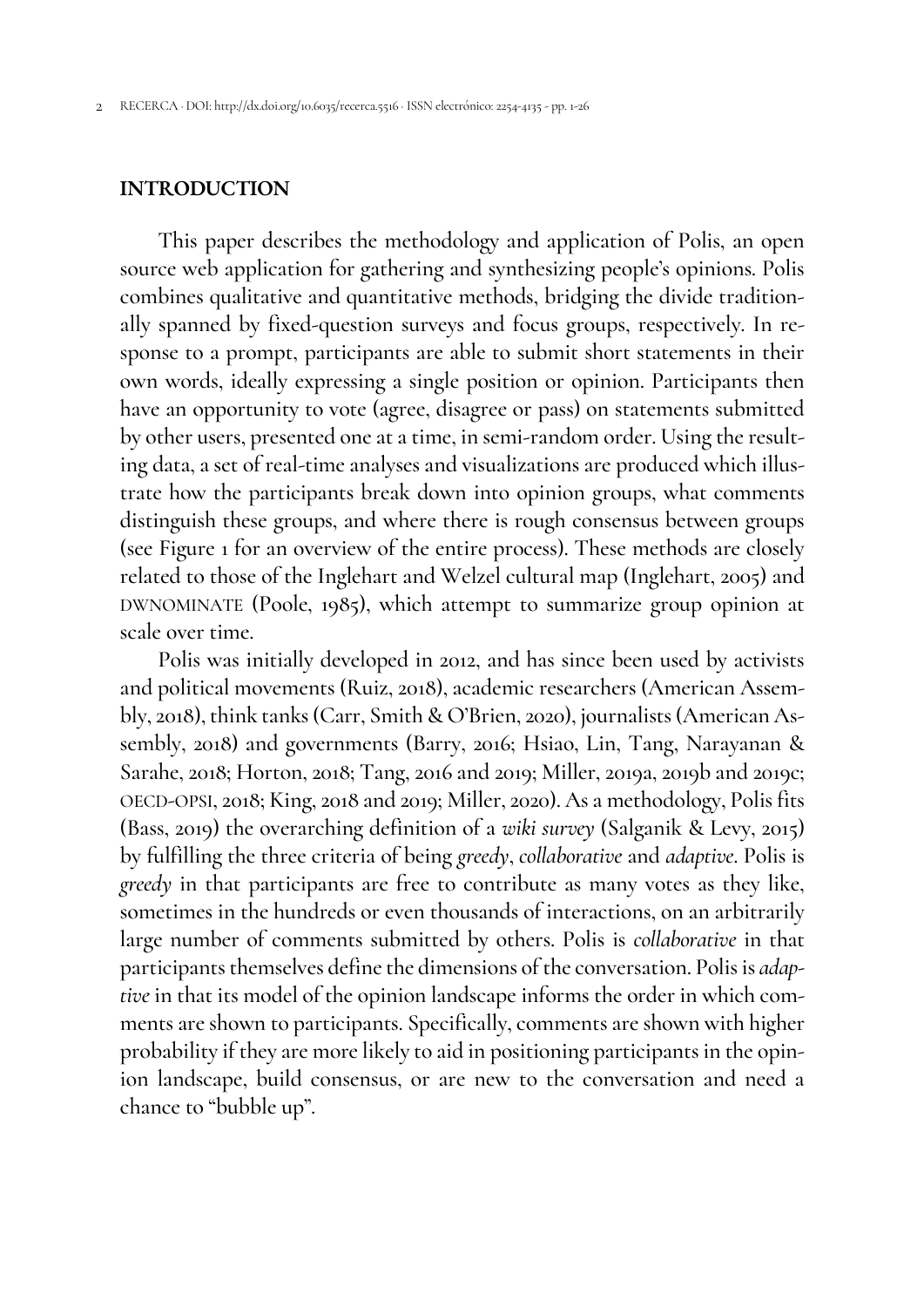

**Figure 1 Polis Process Overview** 

A diagram of the participation and analysis process, from framing to conversation and inviting participants, to comment submission, voting and surfacing of opinion groups and representative comments.

Using algorithms to order and scale democratic participation spans the history of democratic practice, beginning, arguably, with the Greek kleroterion for selection by lot (Cartledge, 2016: 170). Indeed, the very idea of a congress as a deliberative body implies, by definition, an exercise in collective intelligence (Mulgan, 2017: 181). Efforts to explicitly target improvements in collective intelligence outcomes, specifically with regards to scale, include 20th century preinternet innovations such as the Delphi Method, pioneered to integrate many experts' opinions into a single prediction (Turoff & Linstone, 1975). Polis fits into a contemporary ecosystem of technology aimed at empowering deliberative and participatory democratic processes and enhancing exercises in collective intelligence (Berditchevskaia & Baeck, 2020). Tools like Loomio (https://loomio.org/), Consul (https://consulproject.org/) and Decidim (https://decidim.org/) provide comprehensive packages for debating, proposing and voting on initiatives, giving feedback on legislation, and participating in budget allocation. Polis, meanwhile, focuses squarely on the challenge of getting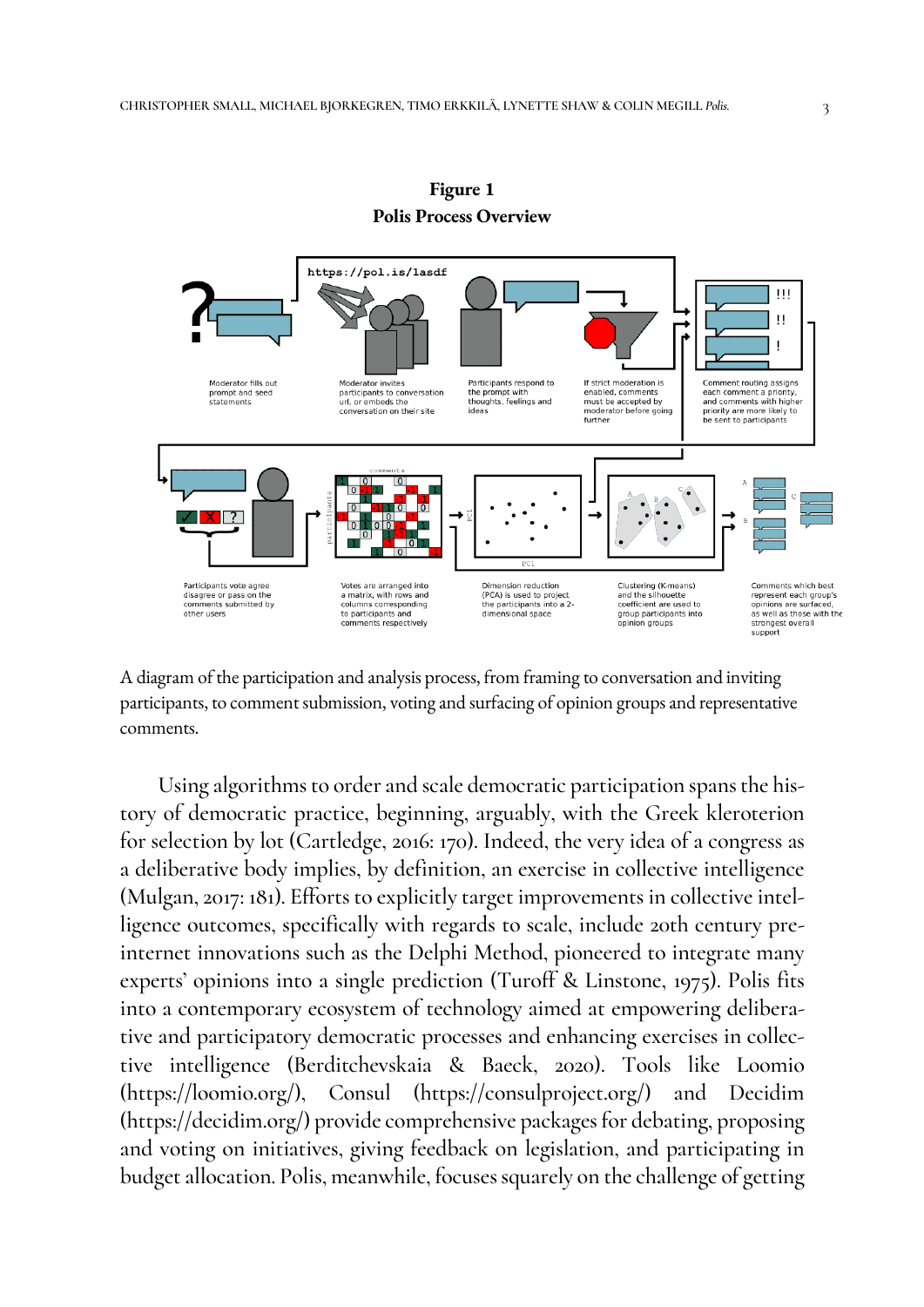descriptive but actionable information out of deliberation at scale, producing a kind of emergent map, generated by the population being mapped, to be fed to subsequent processes.

Polis's innovation in the space of online deliberation platforms lies in its nuanced revealing of the overall opinion landscape in a way that preserves opinion groups and respects minority dissent, as well assuming no relationships between various comments, other than that they could be compared. Other platforms which focus explicitly on scaling deliberative processes include All Our Ideas (AOI, https://allourideas.org) and Make.org. AOI, which was created as a demonstration of the aforementioned notion of a wiki survey, presents participants with a series of pairs of statements and asks them to choose which they prefer. This generates more information about the overall relative favorability of the available options, making it ideal for deciding between ideas which participants generally agree with, but with different priorities. Make.org, similarly, allows participants to respond to a question with proposals, vote on others' proposals, and elevate points of consensus. Make.org appears to be collaborative and greedy, and has been used in France to deliberate issues with hundreds of thousands of participants, and break down responses into groups or "axes".

Public authorities are increasingly seeking and integrating all kinds of deliberative methods; as a recent report from the OECD states simply: "Public authorities from all levels of government increasingly turn to Citizens' Assemblies, Juries, Panels and other representative deliberative processes to tackle complex policy problems" (OECD, 2020). To date, our most consequential application of the technology in direct connection with government decisionmaking processes was in Taiwan as part of the vTaiwan platform, which was put together by members of the civic tech community in response to the Digital Minister of Taiwan's call for a platform that the entire nation could use to deliberate issues of national importance (Barry, 2016). Polis was used to deliberate the regulation of Uber and AirBnB, and to address issues such as corporal punishment, online alcohol sales, and the nonconsensual sharing of sexual images (Horton, 2018). It is now part of the successor Join platform (Tang, 2019; Horton, 2018), to which half of Taiwan's citizens are subscribed (Bertelsmann Stiftung, 2020).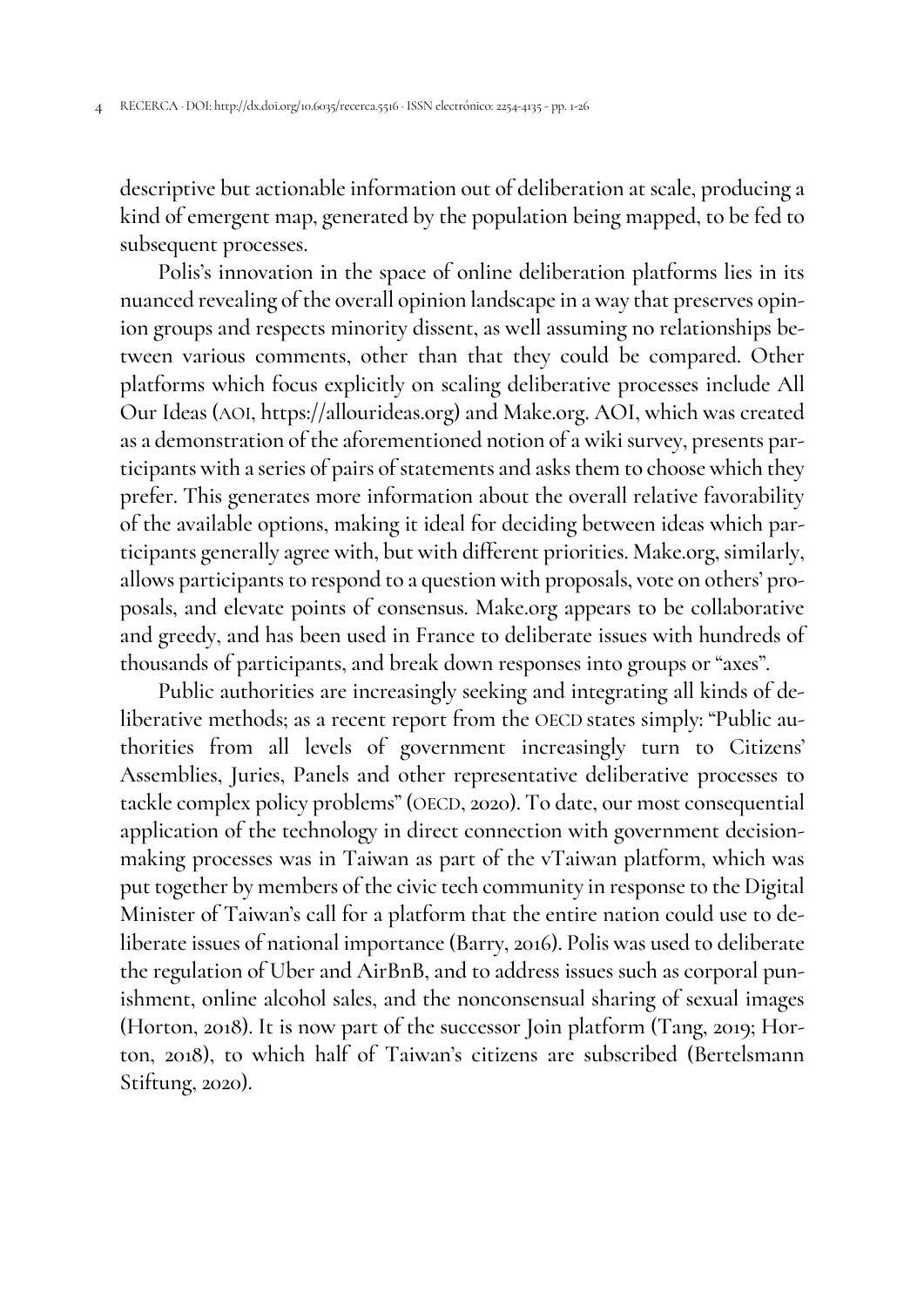#### **1. METHODS**

To start a Polis conversation, moderators simply provide a brief description of what sort of feedback they would like from participants, and decide on a handful of settings. They also have the opportunity to "seed" the conversation with comments which help set the tenor, and ensure the very first participants have comments to vote on. People can be invited to participate anonymously by logging in through a social media account (e.g., Facebook or Twitter), or in association with external identity and metadata by embedding the participation experience within the moderator's web property.

As participants join the conversation, they have the opportunity to vote (agree, disagree or pass) on the comments submitted previously. If they want to mention perspectives that have not yet appeared in the comments, they can submit a new comment. This comment is then sent out to others in the conversation. If the conversation has been set up with "strict" moderation enabled, these new comments will have to be explicitly accepted by moderators before being sent out to other participants. With strict moderation turned off, comments may be sent out immediately, but moderators may choose to remove comments from the conversation if they are deemed off-topic or abusive.

The participation interface can optionally be configured to show a visualization summarizing the results of the conversation. The simpler visualization interface shows just a small number of divisive and consensus comments, with donut charts representing the vote distributions. The more advanced visualization shows participants' positions in an abstract "opinion landscape" (as described below), and outlines around these participants indicating the presence of opinion groups. The visualization is interactive; by clicking on groups, users can see which comments best separated participants in a given group from the rest of the conversation, in addition to a list of the majority opinions. Finally, a more detailed and interactive report is provided as part of the tool, which allows facilitators to examine the results of the conversation more deeply and surface actionable information.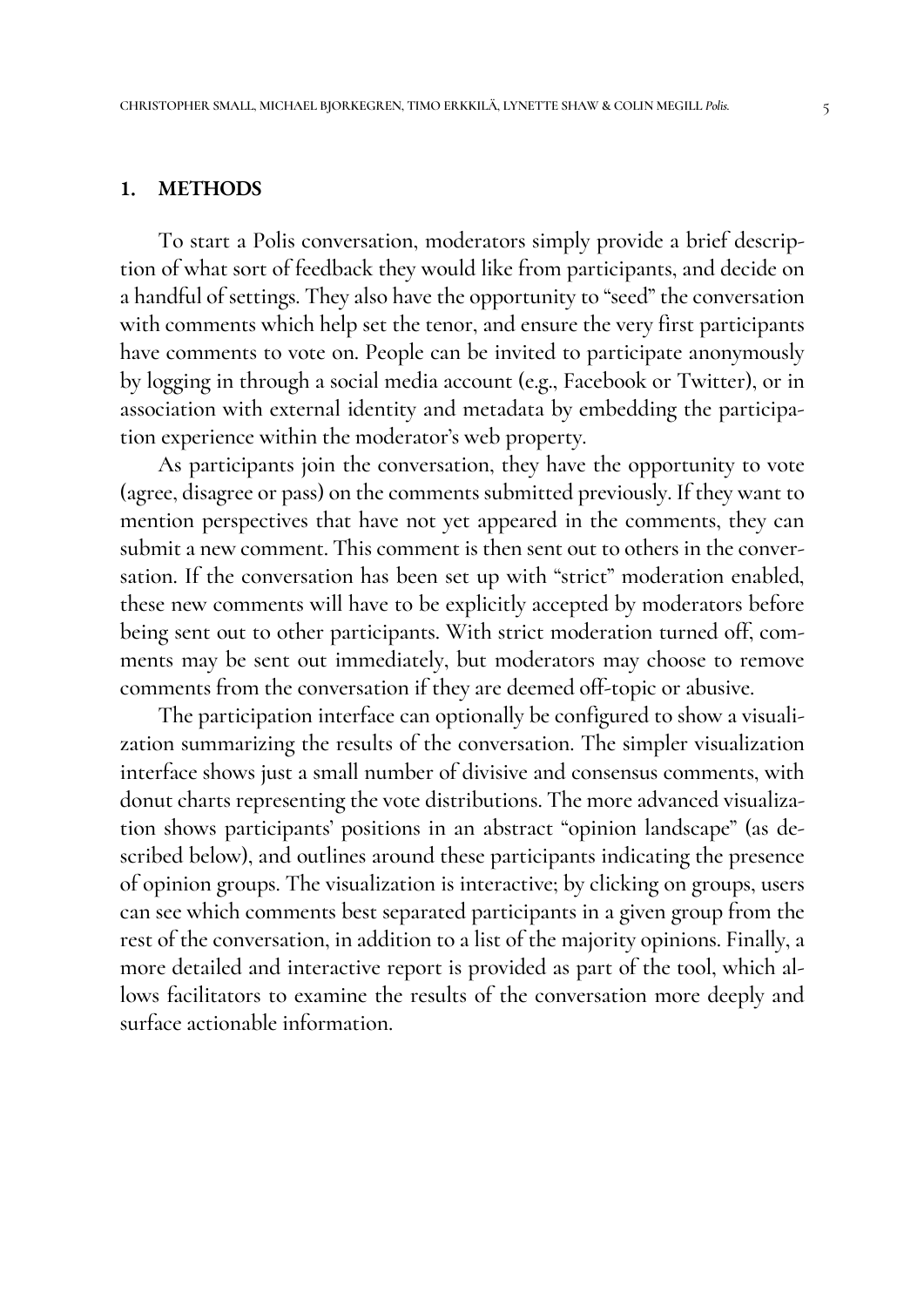# 1.1 The matrix

As participants vote, a *vote matrix* is derived, where rows correspond to participants, and columns to comments.

$$
D = \begin{bmatrix} v_{12} & v_{11} & \cdots & v_{1C} \\ v_{21} & v_{22} & \cdots & v_{2C} \\ \vdots & \vdots & \ddots & \vdots \\ v_{N1} & v_{N2} & \cdots & v_{NC} \end{bmatrix}
$$

Each value  $v_{i,j}$  above corresponds to the vote of participant *i* on comment *j*. Agree votes are coded as +1, disagrees as -1, and passes as a 0. Missing values, corresponding to comments the participant in question did not see, are imputed by taking column-wise means of the non-missing values associated with the given comment, a common method of dealing with this issue in downstream analyses (Dray & Josse, 2015). Participants who voted on fewer than seven comments are removed from the conversation to avoid the "clumping up" of participants around the center of the conversation. This number is somewhat arbitrary but tuned as a hyperparameter based on experience with the domain. We will leave discussion of better metrics and functions for deciding whether to keep or drop a participant to a future paper dealing with missing data.

#### 1.2 Dimensionality reduction

Dimensionality reduction is performed using principal components analysis (PCA), a common method in exploratory data analysis (Pearson, 1901). This produces a lower dimensional (in our case 2-D) representation of the data, which can be thought of as a 2D "map" of the opinion space, and is suitable for visualization and further analyses. The particular algorithm used to perform PCA is the power iteration method (Roweis, 1998). This method allows us to use the previous principal component eigenvectors as the starting point for further iterations of the method when there are new votes to process, allowing the method to converge very quickly, and with reduced computational load.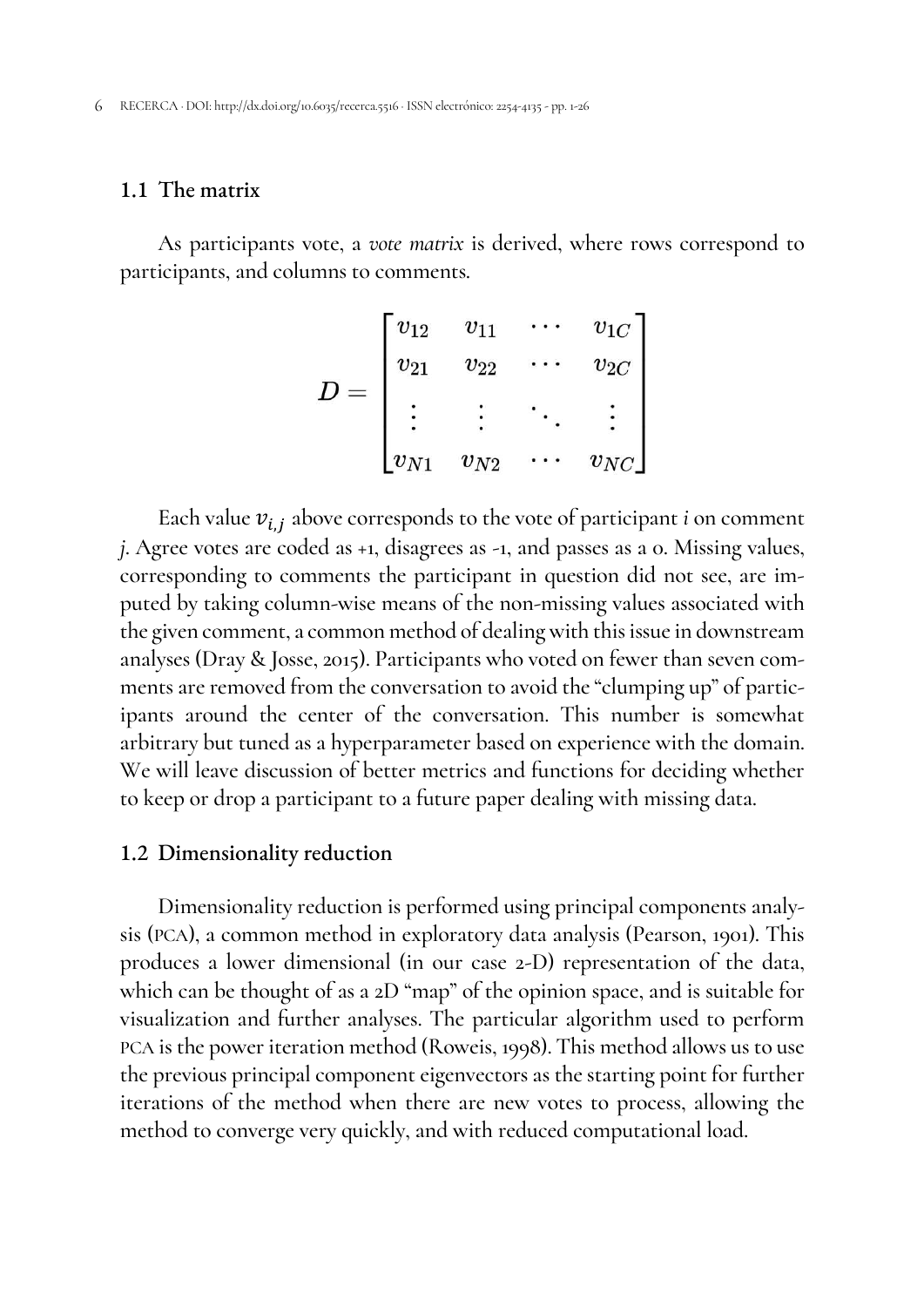Because participants can respond to different numbers of comments, and given the abovementioned method of imputing means from nonempty column entries of the vote matrix, participants who voted on fewer comments will naturally tend to be projected more closely to the center than those who voted on lots of comments. This results from the first step in PCA analysis being the "centering" of the data matrix, by subtracting the mean of each column from every entry in that column, leaving a row corresponding to someone with no votes with mostly 0 entries. To correct for this, a simple procedure is applied that scales the projected positions of participants by the factor  $\sqrt{C/C_p}$ , where *C* is the total number of comments, and  $C_p$  is the number of comments voted on by participant *p*.<sup>1</sup> This value should be 1 for a participant who has voted on all of the comments, and greater than 1 otherwise.

The intuition behind the  $C/C_p$  factor is that, as the inverse of the fraction of comments which have been voted on, it can be taken as a proxy or estimate for the inverse of the total possible variance that has been explored via the given participant's votes. Meanwhile, the square root term has the effect of softening the scaling factor, and was introduced based on testing, which suggested that scaling by  $C/C_p$  alone was overly aggressive early on, likely because in effect it makes very strong assumptions based on the first few votes about how participants will respond to later votes.

However, this assumption about  $C/C_p$  ends up being invalidated by the introduction of comment routing (the method by which comments are routed to participants for voting, as described later in this section); because comments with high variance (specifically principal component loading) tend to be shown first, the scaling factor described above has the potential to be overly aggressive early on. Future work will look at how taking principal component loadings directly into account might mitigate this issue. Other methods have also been developed for addressing these sorts of issues, which will be evaluated (Dray & Josse, 2015).

 $\overline{a}$ 

<sup>1</sup> Unfortunately, a bug was recently discovered in this method which counts comments that have been explicitly moderated out of the conversation as having been voted on. For conversations with heavy moderation, this has the effect of reducing the scaling factor to close to 1, softening the effect of the correction across the board. This will be fixed in a future release of the software.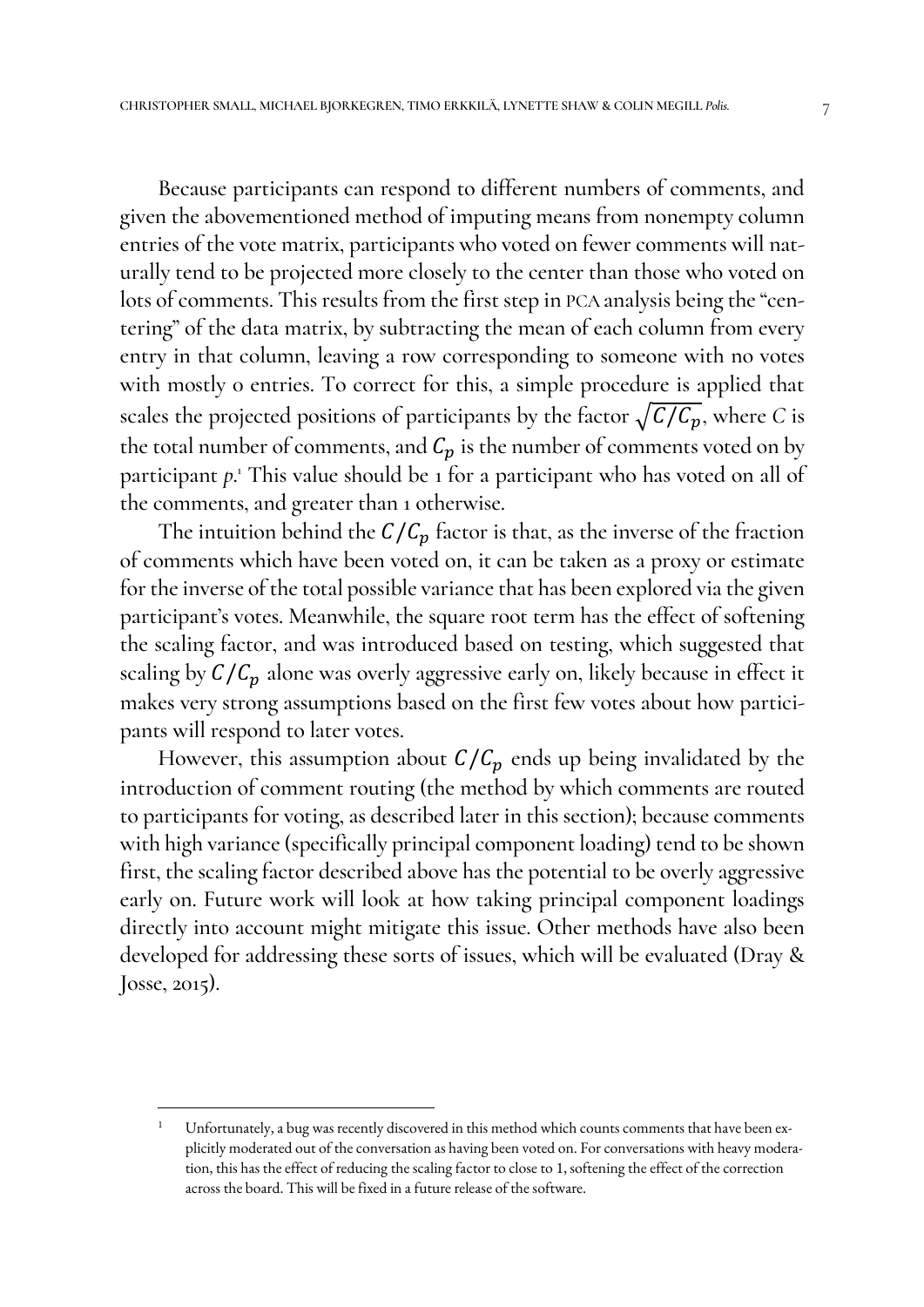# 1.3 Opinion groups

From this 2-dimensional projection, the system performs a preliminary fine-grained clustering analysis using the *K*-means clustering (MacQueen, 1967) algorithm (specifically, Lloyd's algorithm; Lloyd, 1982), with *K* set to 100. These fine-grained clusters serve primarily as a performance optimization to reduce the data payload necessary to update the data visualization when new votes are processed.

These fine-grained clusters then serve as the basis for a more coarse-grained clustering, also using *K*-means. Here, multiple runs of *K*-means are performed for values of *K* between 2 and 5. The *K* for which the silhouette coefficient (a measure of within-cluster similarity vs. between-cluster dissimilarity) (Rousseeuw, 1987) is optimal is chosen for the opinion groups, which is a common technique for deciding on a number of clusters. However, it is possible for the optimal value of *K* to switch briefly, especially early on in a conversation when the landscape is shifting more quickly with each vote. In order to avoid frequently changing numbers of opinion groups in the visualization, a smoothing function is applied. A particular *K* value must be found optimal at least 4 times in a row before that value will be accepted.

# 1.4 Comment statistics

Once opinion groups have been defined, comments are analyzed for how strongly they represent each opinion group. This *representativeness* metric  $R_{\nu}(g, c)$  for group *g*, comment *c* and vote *v* estimates how much more likely participants in group *g* are to vote *v* on said comment than those outside group *g*. Letting  $N_v(g, c)$  be the number of participants in group g who cast vote *v* on comment *c*, and  $N(g, c)$  be the total number of votes on comment *c* within group g, we derive  $P_v(g, c) = \frac{1 + N_v(g, c)}{2 + N(g, c)}$  $\frac{(1 + N_y)(g,c)}{2 + N(g,c)}$  as an estimate of the probability that a given person in group *g* votes *v* on said comment. The 1 and 2 pseudocount terms ensure that the ratio defaults to ½ in the absence of votes. Then the representativeness is defined as the estimated relative odds ratio

$$
R_{\nu}(g,c) = \frac{P_{\nu}(g,c)}{P_{\nu}(\underline{g},c)}
$$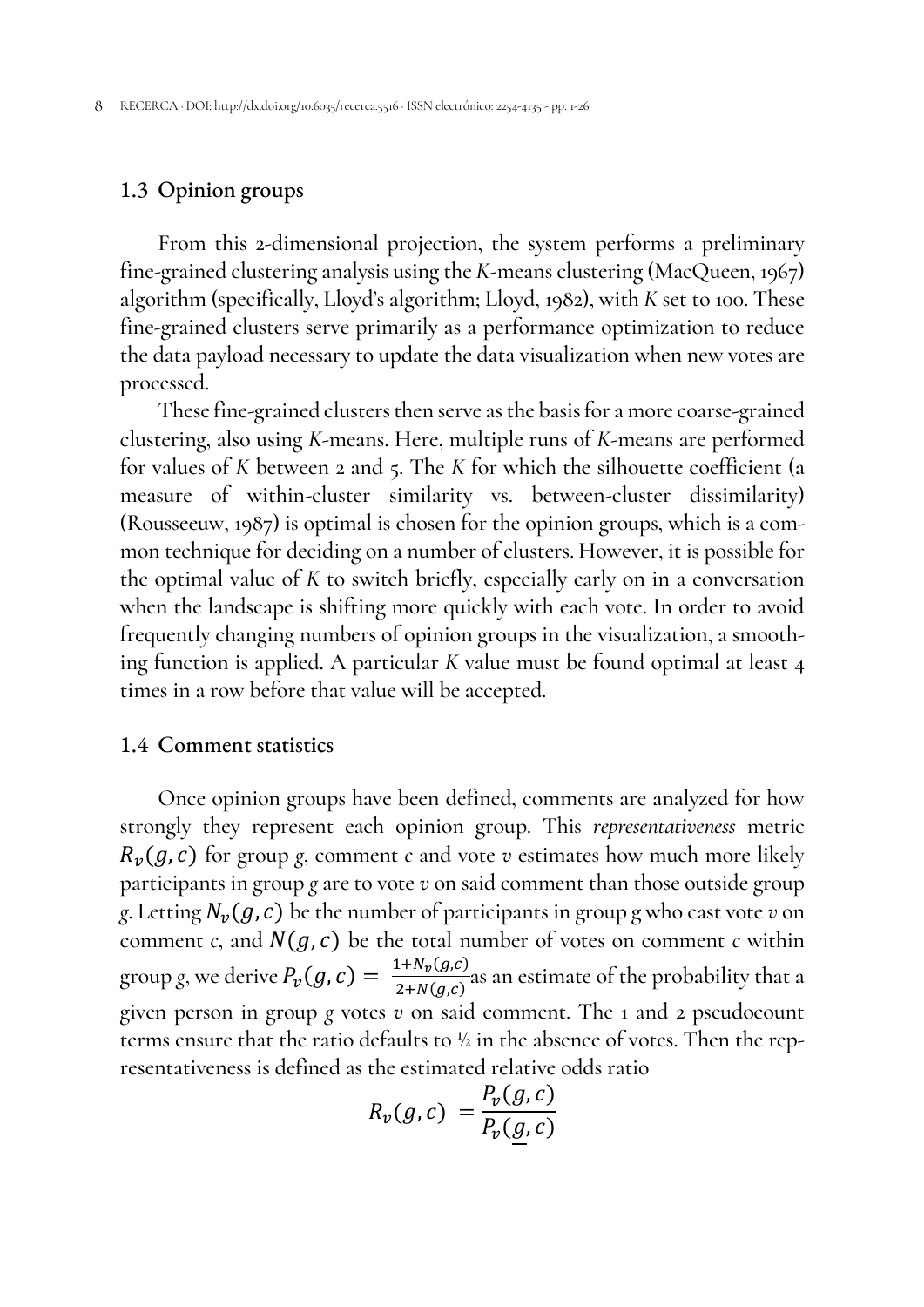Here, g is the complement of g, that is, everyone in the conversation *not* in

The selection criterion for which comments are to be shown involves looking at the two-property test (in essence, the Fisher exact test; Fisher, 1922). The corresponding Fisher Z-statistic is multiplied by  $R_v(g, c)$  to reflect both the estimated effect size and the statistical confidence associated with the effect.

These metrics are computed for both agree and disagree on every comment, and for every group, and a selection procedure is carried out that first attempts to select those comments which are representative for agreement, and if there are none, selects those representative for disagreement.

The groups also inform a *group-aware consensus* metric, which is computed as

$$
C_v(c) = \prod_{g \in G} \qquad P_{v=a}(g, c)
$$

This metric is highest when *all* groups tend to agree with a comment in question, helping to protect from tyranny of the majority and respect minority dissent. Polis's detailed report enables users to order comments by this metric to find points of common ground and rough consensus.

# 1.5 Comment statistics

 $\overline{a}$ 

*g*.

In order to take the fullest advantage of users' time, comments are sent to participants for voting in a semi-random order,<sup>2</sup> probabilistically weighted according to a metric which reflects how likely they are to help place participants in the opinion landscape or build consensus, as well as highlight comments new to the conversation. The specific formulation of this priority metric is as follows:

$$
Priority(c) = [P_{v=a}(c) \cdot (1 - P_{v=p}(c)) \cdot (1 + E(c)) \cdot (1 + 2^{3-N(c)/5})]^2
$$

Here,  $P_\nu(c) = P_\nu(G, c)$ , as defined above, where *G* is the set of all participants. Similarly,  $N(c)$  is the total number of votes on comment *c*.  $E(c)$  is the

<sup>2</sup> More precisely, according to a random, but non-uniform distribution.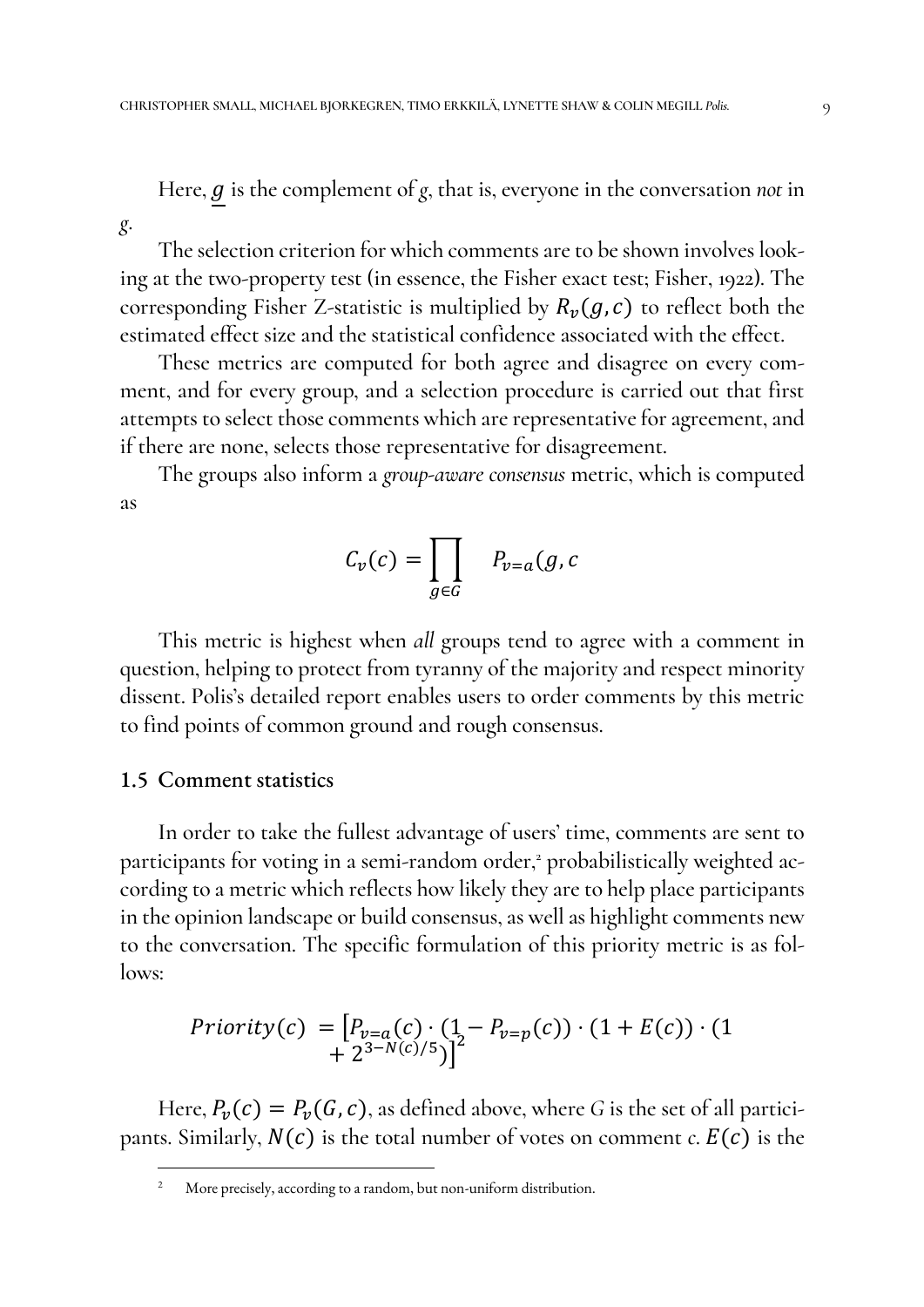*extremity* of comment *c*, and is defined as the distance from the center of the conversation to a theoretical participant who *only* voted (agree) on *c* and no other comments.

This equation is constructed such that each of the terms in the product are greater than 1 for comments which should be sent to more users, and less than 1, decreasing toward 0, for comments which should not be shown as much.  $P_{v=a}(c)$  boosts consensus and shrinks to 0 for comments with no support. The  $1 - P_{v=v}(c)$  term goes to 0 for comments which have been mostly passed on.  $1 + E(c)$  elevates comments with a high PCA loading, which helps us place participants in the conversation. The final  $1 + 2^{3-N(c)/5}$  term starts off at 9 for comments with no votes, and asymptotically approaches 1, the more votes there are for the comment. The outer square term is used to strengthen the effect of the bias toward comments boosted by each of these factors.

When a participant loads the page, or finishes voting on one comment and is ready for another, the probability that the algorithm will send that participant comment *c* is *Priority(c)*, normalized by the sum of all such values for other comments the participant has voted on.

#### **2. METHODS**

Our first opportunity to field test Polis on a large scale in a national policymaking context came in 2015 in Taiwan. Early in the life cycle of product development, the Polis team came into contact with a group of open source civic technologists and activists in Taiwan called g0v (pronounced "gov zero"). Initial experimentation with the platform led by these technologists progressed to facilitate rulemaking in a participatory regulation process called vTaiwan (Figure 2), set up in response to the Sunflower Movement. The facilitators of vTaiwan were interested in ways of understanding large groups of people while reducing the need for moderating the complex, nested discussion threads typical of forums.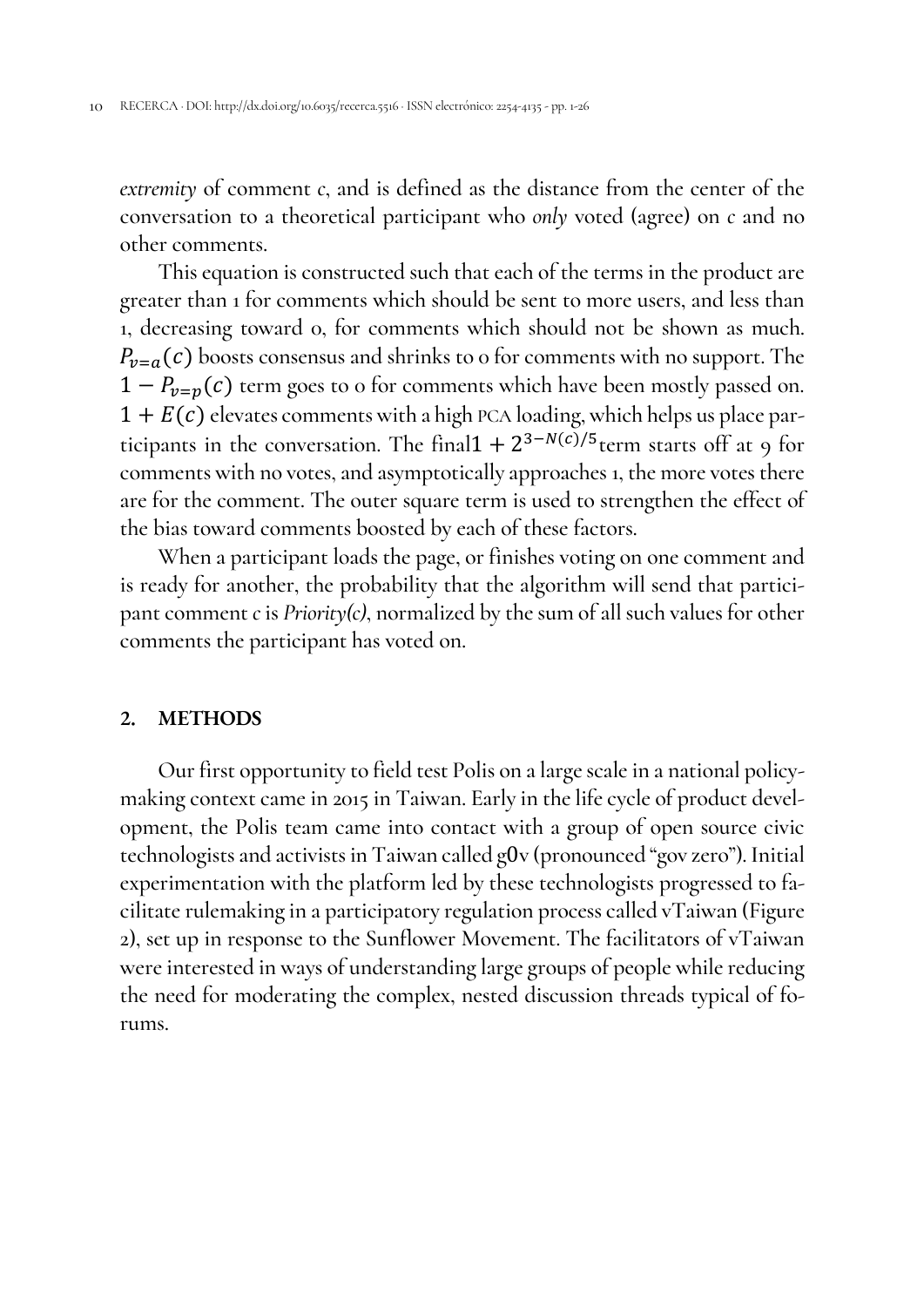

**Figure 2 vTaiwan Process Overview** 

A diagram of the vTaiwan policy-making process, from identifying issues and explaining them to the public, to online deliberation facilitated by Polis, face-to-face dialogue and eventual law.

We note that the entire platform and all its methods worked out of the box with Traditional Chinese, since there is no use whatsoever of natural language processing. Polis's algorithms are agnostic to language and even content: the content voted on could be pictorial, audio or video. <sup>3</sup> Facilitators used Polis's output to examine the latent space of opinion across hundreds of issues and to instruct policy deliberations.

Here we focus on data from a conversation run as part of the vTaiwan processes examining the legality of Uber operating in the Taiwanese transportation marketplace. Facilitators used Polis to invite Uber drivers, taxi drivers, transportation users and the general public into a shared conversation, allowing

I

<sup>3</sup> To be clear, this is not currently supported by the Polis software as written, but would be trivial to implement given that the algorithm itself is agnostic to content.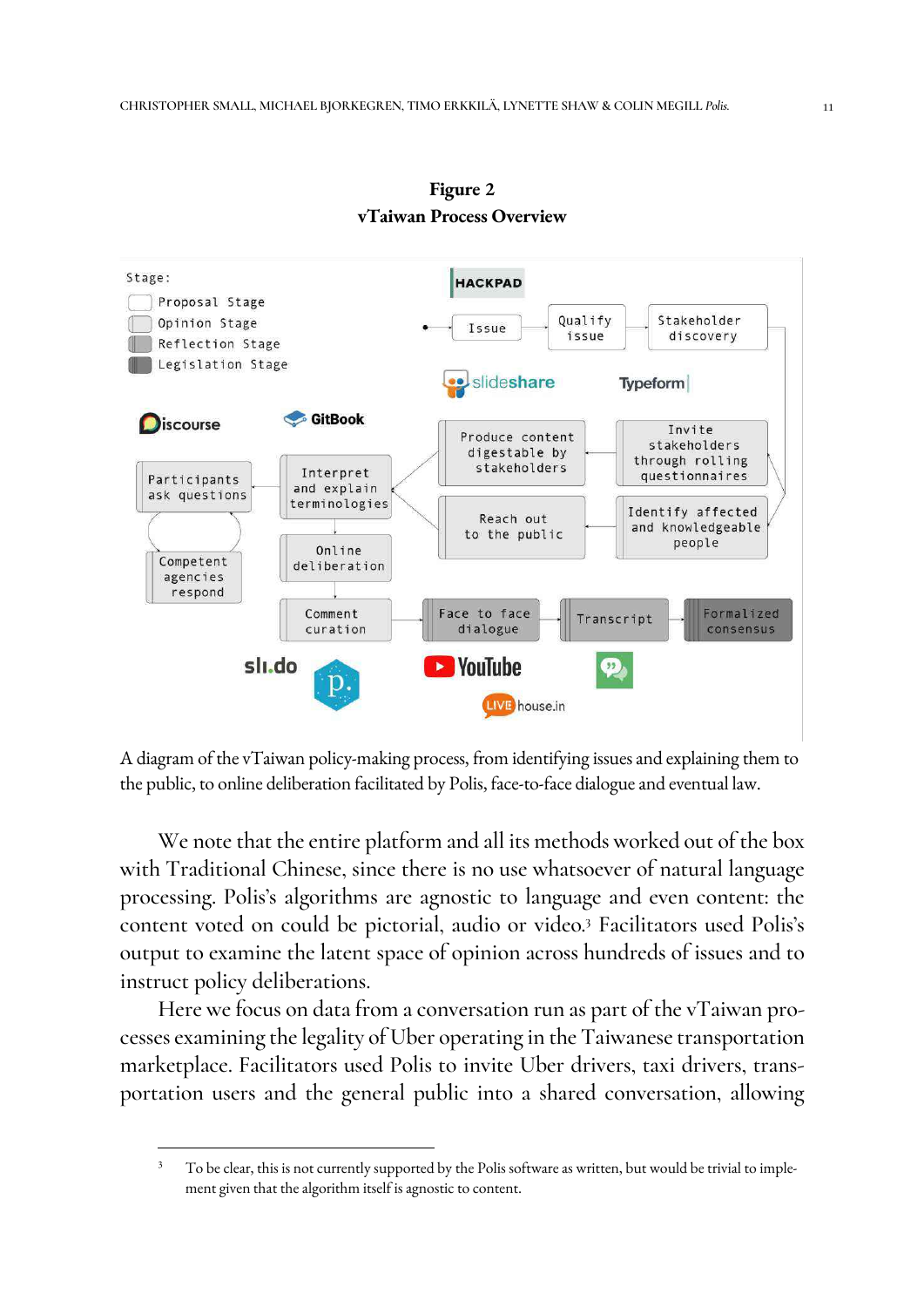them to interact with each other's ideas in the interest of understanding a general topology of the opinion landscape as it existed among those communities.

In the vTaiwan conversation, close to 2000 people participated and 100 people submitted nearly 200 comments. These participants were drawn in from invitations to stakeholder groups, including taxi drivers and Uber drivers, as well as citizen outreach via paid and organic social media posts. Advertised posting on Facebook was specifically carried out in order to recruit a diverse set of participants, in terms of geographic location and gender. After applying comment moderation and removing participants with fewer than seven votes, 98 of these comments and 1238 participants remained. Facilitators stopped recruiting new participants when levels were deemed sufficient for gauging public sentiment, on a par with or exceeding participation levels often associated with traditional public opinion polling. Comments that were moderated out were either unclear, irrelevant, or expressed a sentiment already reflected in the conversation. At the time of this conversation, we did not yet have comment routing in place, and so we generally advised that moderators limit the number of comments more aggressively than we do now, in order to better make use of participants' time.

These participants broke down into two distinct groups: those in favor of Uber and ridesharing apps more broadly, and those opposed to them. This division is well illustrated by the first component of the PCA (see Figure 3), which captured 22% of the variance in the conversation. By contrast, the second principal component captured only 6.2% of the variance, with further components representing decreasing variance. The second component seemed to correlate most strongly with attitudes on regulation, and was largely independent of attitudes toward Uber. The sharp decline in variance explained between the first two principal components is reflective of the fact that in general, people were supportive of regulatory measures, lending less variance overall along this axis. Interestingly, visual inspection of the PCA projection suggests that the participants with the strongest views against regulation tended to be more staunchly either pro-Uber or anti-Uber (and pro-taxi).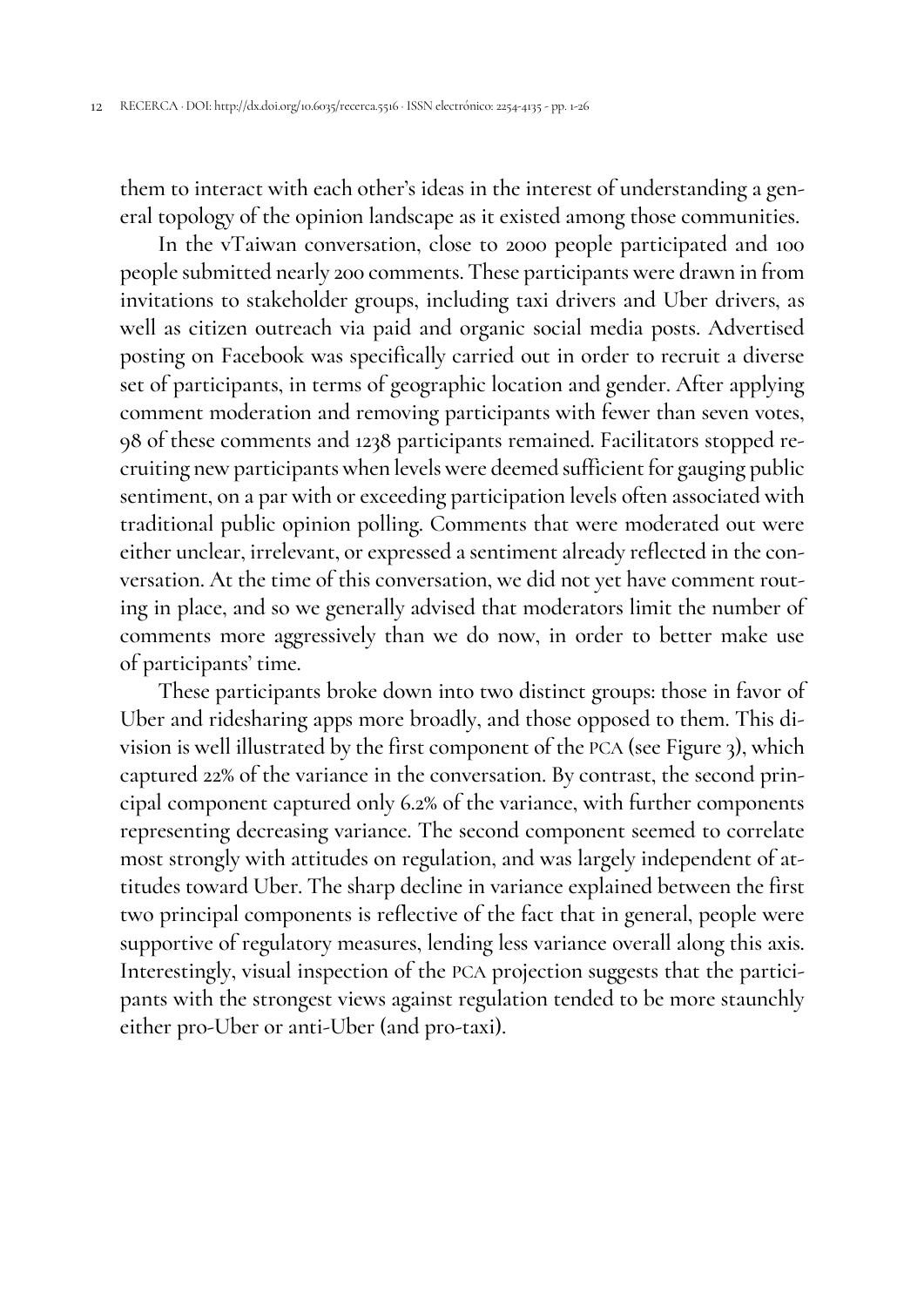

**Figure 3 PCA Projection of Participants in Uber conversation**

Participants are plotted according to the sparsity-aware corrected PCA projection, colored by Kmeans assigned opinion group. Participants with fewer votes are less opaque.

Comments representative of the anti-Uber group revolved around concerns with public safety, lax regulations, unfair competition with traditional taxi companies, and a lack of transparency (see Figure 4).

Meanwhile, comments representative of the pro-Uber group revolved around Uber's superior service, its drivers' safer driving practices, and it being sufficiently regulated (see Figure 5). They also reflected an overall higher preference for riding with Uber, and a sense that ridesharing should not be considered in the same category as traditional taxis.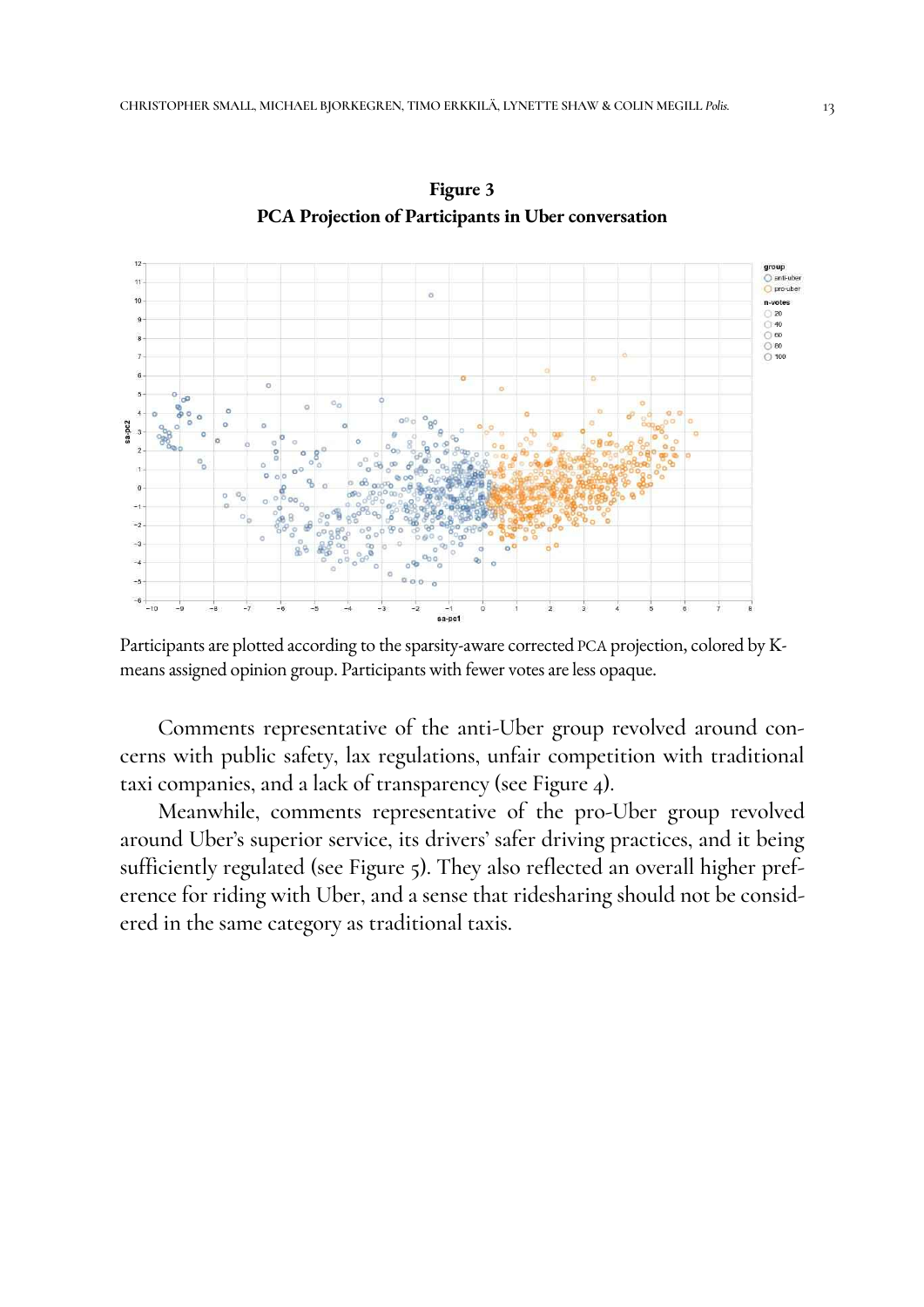



Donut charts illustrate the percentage of people in each group who voted agree, disagree or pass. Missing segments of the donut correspond to participants who did not vote on the comment in question. Comments are sorted according to how well they represented the anti-Uber group, from most to least representative.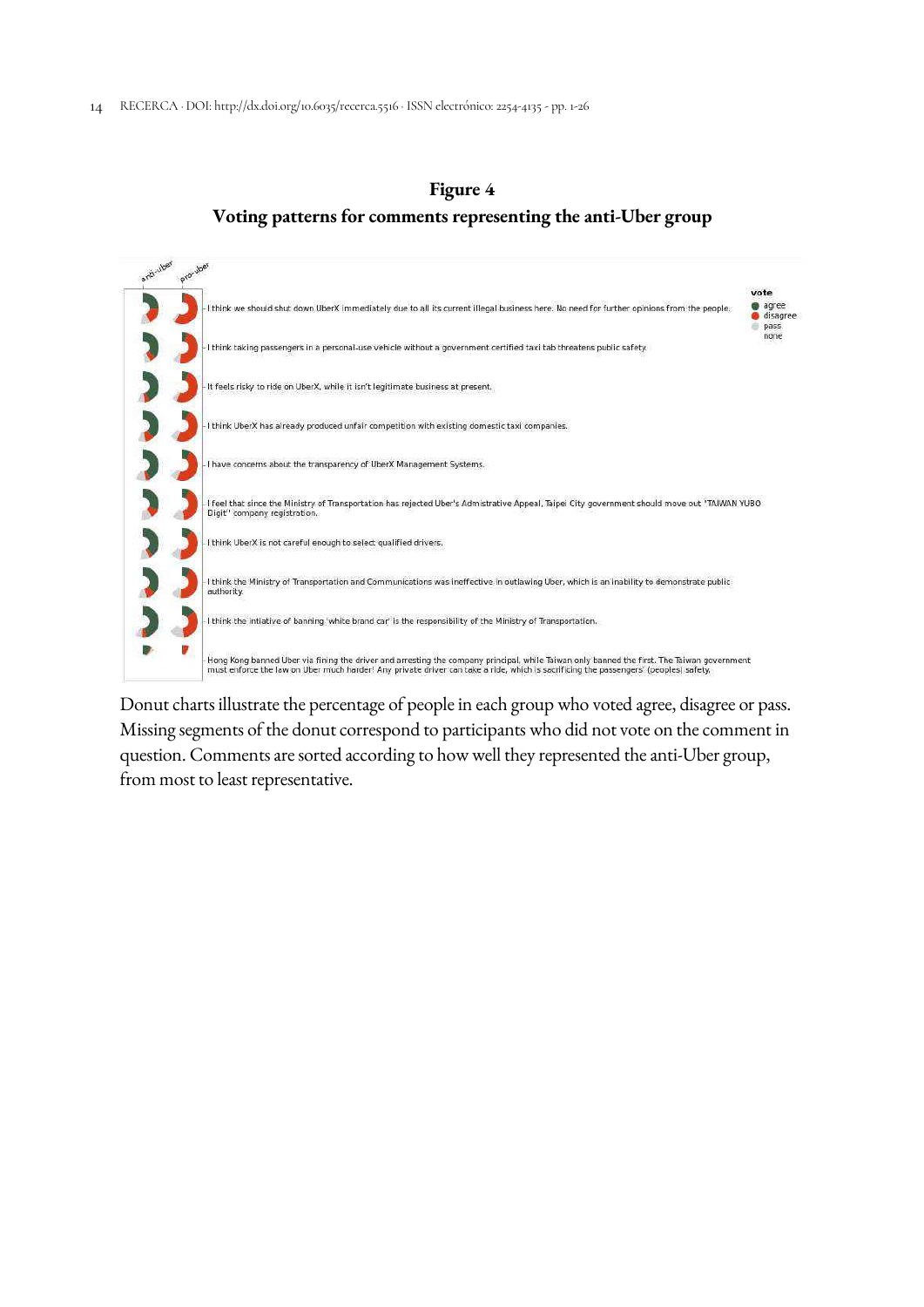

**Figure 5 Voting patterns for comments representing the pro-Uber group**

Donut charts illustrate the percentage of people in each group who voted agree, disagree or pass. Missing segments of the donut correspond to participants who did not vote on the comment in question. Comments are sorted according to how well they represented the pro-Uber group, from most to least representative.

In spite of these differences, numerous comments found broad support across the conversation (Figure 6). These comments were characterized by thoughtful nuance, and expressed the overall importance of safety, requirements for drivers to have liability insurance, fair regulation, the opportunity for ridesharing to reduce waste, the value of flexible employment opportunities afforded by ridesharing, and inconsistent quality of traditional taxi services. One particularly outstanding comment was translated as "I feel like the government should be able to face the challenges posed by Uber while improving Taxi's evaluation and supervision, so that taxi drivers and passengers are able to enjoy the same quality of service as Uber". Nearly everyone, even the taxi drivers, agreed that Uber's entry into the market was an opportunity to improve the quality of transportation services across the board.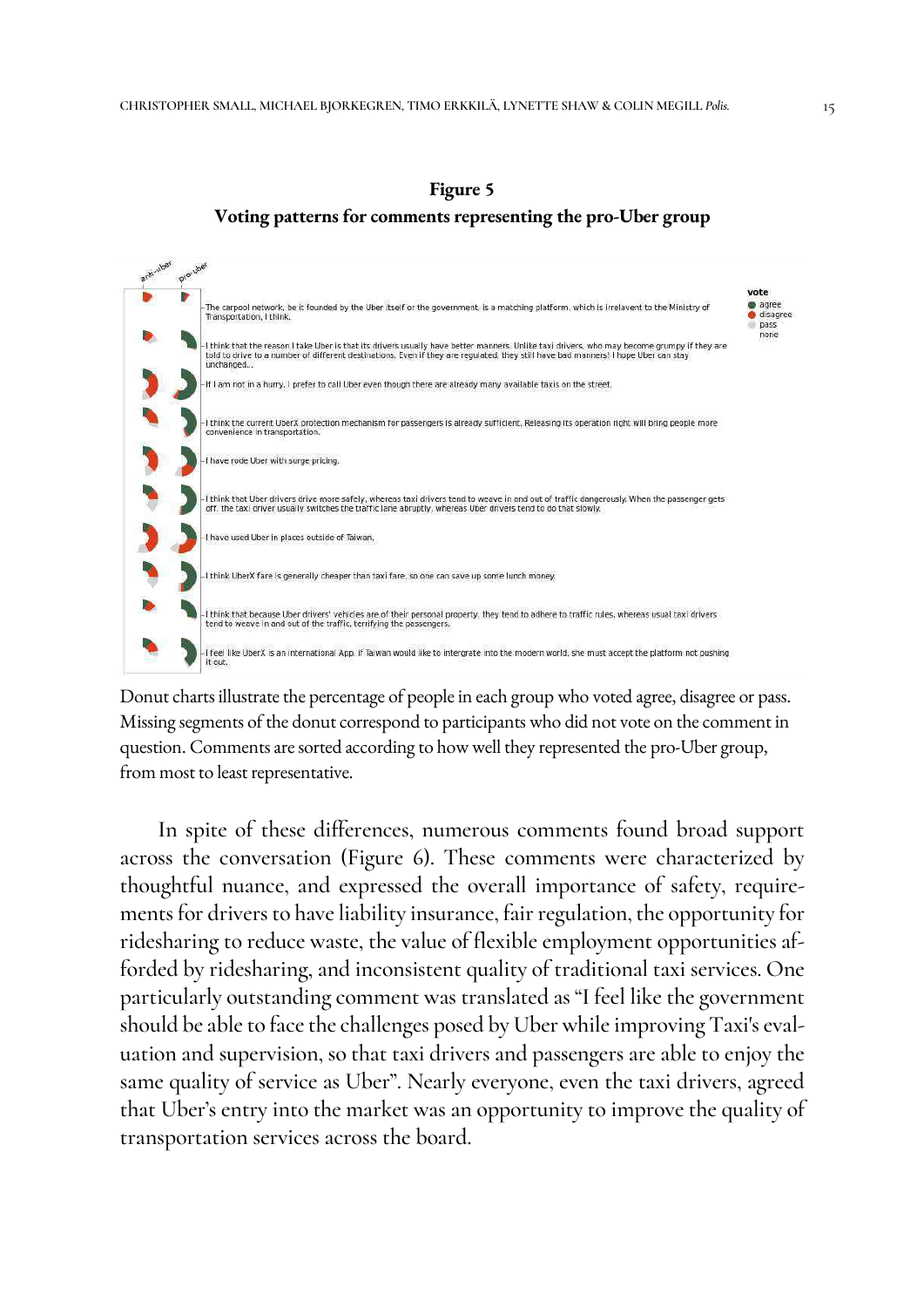### **Figure 6**

#### **Voting patterns for comments with the most agreement, across the conversation**



Donut charts illustrate the percentage of people in each group who voted agree, disagree or pass. Missing segments of the donut correspond to participants who did not vote on the comment in question. Comments are sorted according to how well they represented the group, from most to least representative.

It is worth noting that several of the topics which drew majority support across the conversation were also found to be divisive when framed differently. For example, members of the anti-Uber group tended to disagree that taxi drivers "have bad manners", but they didn't dispute that the taxi service could be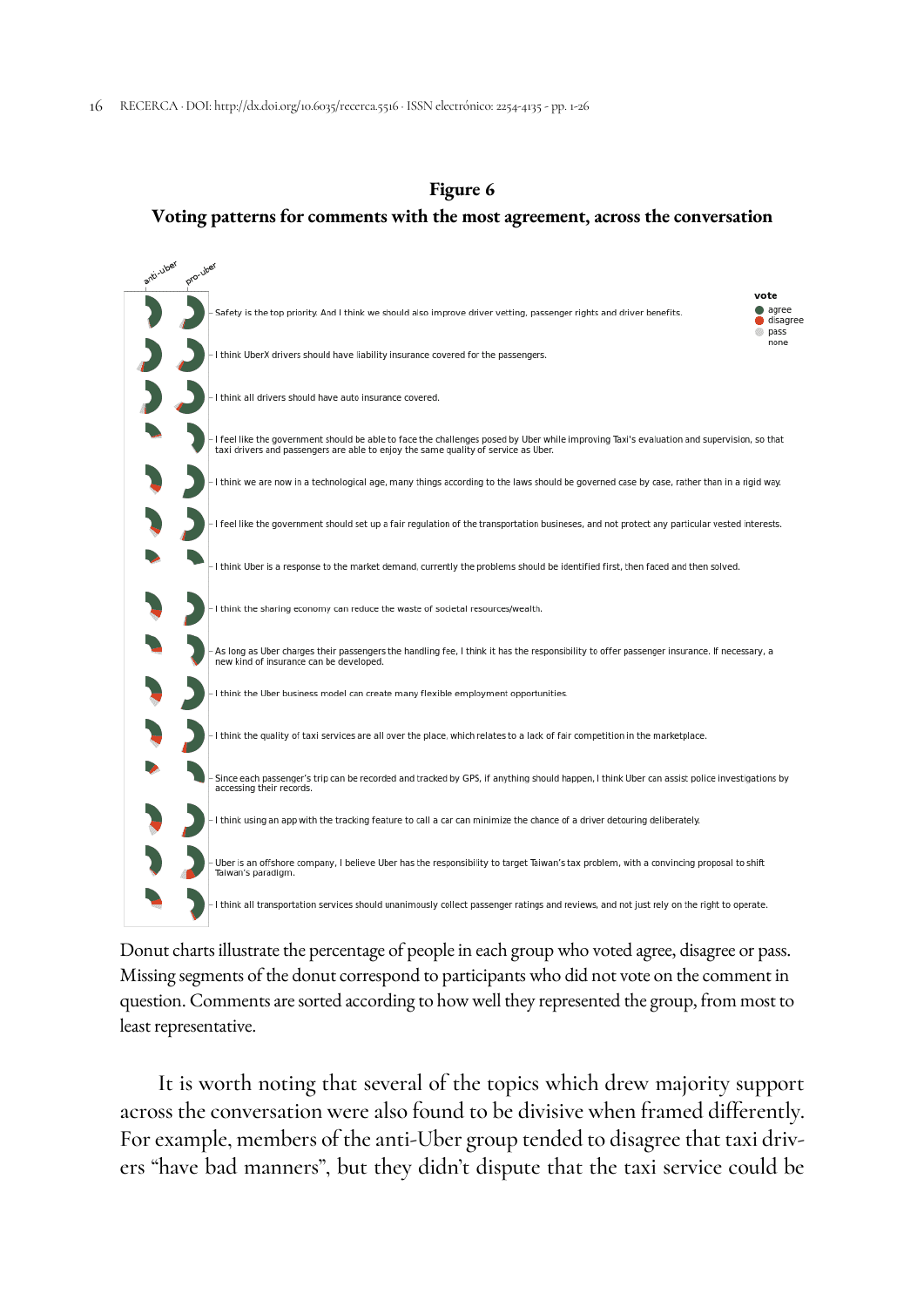improved, and saw Uber as a forcing function for these improvements. Meanwhile, while pro- and anti-Uber groups differed in whether they thought Uber was sufficiently regulated, there was consensus that fair regulations and insurance in particular are important. Moreover, while the groups differed in their responses to whether Uber drivers were safer drivers and the role of regulations in relation to public safety, both groups ultimately saw safety as a top priority. These subtleties highlight the value of the open-ended wiki survey. A traditional poll with fixed questions could have easily missed much of the subtlety that emerged organically from this deliberation, and almost certainly would not have covered an equivalent scope.

#### **3. DISCUSSION**

Today, opinion polling and focus groups serve as levers through which journalistic institutions help shape the public's understanding of public opinion, giving citizens' voices an indirect influence in governance. As technology has improved, so has the ability for people to weigh in on issues in real time of their own accord. This has been observed even in platforms not explicitly built for deliberation or democratic engagement, such as the use of Reddit by Podemos (Blitzer, 2014). However, the coherent aggregation that results from intentional meaning-making and platform design has lagged, and left emergent, qualitative dimensions undervalued as an input to policy-making processes.

Moreover, existing structures of representative democracy have proven inadequate in expressing the collective will of the people (Lee, Zhang & Yang, 2017), and have been shown to contribute to political polarization (Yang, Abrams, Kernell & Motter, 2020). Political parties themselves can be seen as a sort of clustering or reduced dimensionality across all possible issues of interest, frequently forcing voters to sacrifice their positions on issues of importance to them, and often not having any candidate at all representing their positions on other issues. While ballot initiatives give voters the right to vote on individual issues, these measures themselves are then presented as binary options, failing to capture the nuanced perspectives constituents might have in relation to the matter at hand. More open, participatory and deliberative processes afford citizens the ability to weigh in on individual issues before measures have been drafted, leading to legislation which better represents the collective will.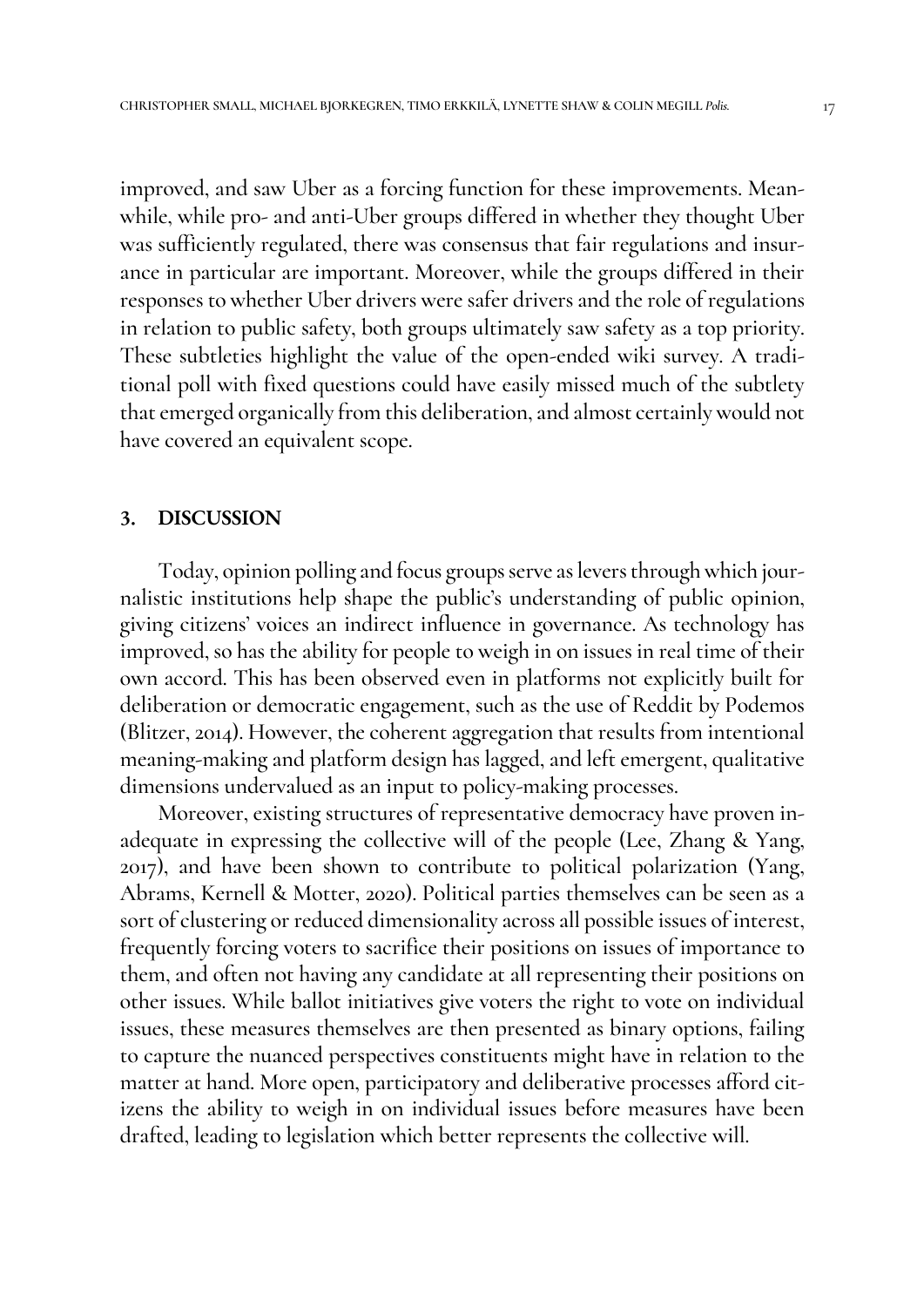Polis is intentionally designed without threads, which reduces the ability of individuals to take a conversation off topic, and with moderation, which allows conversation owners to better utilize people's attention over time. Surfacing consensus emergently — for example, the way both parties emerged as heavily in favor of requiring liability insurance in the Uber case — also nudges the deliberative exercise toward productive outcomes. Polis, as a platform, aims to shift agenda-setting power away from those running a conversation or survey toward those who are participating in it. Its approach rests on a fundamental shift away from a focus on responses to pre-established statements and closed form questions, to the creation of interpretable representations of the opinion spaces that are revealed organically through groups' own deliberation processes.

Part of the inspiration for Polis visualizing the resulting groups back to the participants themselves lies in the theory and practice of nonviolent communication (Rosenberg, 2003). We set out with the hypothesis that visualizing common ground in real time, in the context of mirroring identity back to those participating via group identities, would be a powerful way to induce progress on deadlocked policy issues.

Polis has shown that the same class of methods which OKCupid and Netflix (Madrigal, 2014) use to match users with like-minded people and content can instead be used to help us understand each other and build consensus in a policy-making setting. Indeed, algorithms such as collaborative filtering intentionally and consciously leverage collective intelligence (Segaran, 2007) but, perhaps predictably, have been exploited most powerfully by industry rather than the public sector. As Carr, Smith & O'Brien (2020) note with regard to the deployment of the tool: "The key difficulty though, as with all democratic innovations, will be making the case for opinions generated here to become policy and legislation".

# 3.1 Sociological perspective

While Polis was initially developed with the objective of creating a more effective digital platform for the deliberation processes of large and diverse groups, it may also be used in lieu of, or in addition to, more traditional survey and focus group approaches. In particular, by spanning the divide between qualitative and quantitative methods, Polis offers researchers a powerful tool to gather quantitative open-ended opinion data.

All measurements inherently reduce a high dimensional reality into a handful of observations, reflecting a lower dimensional set of features. Selecting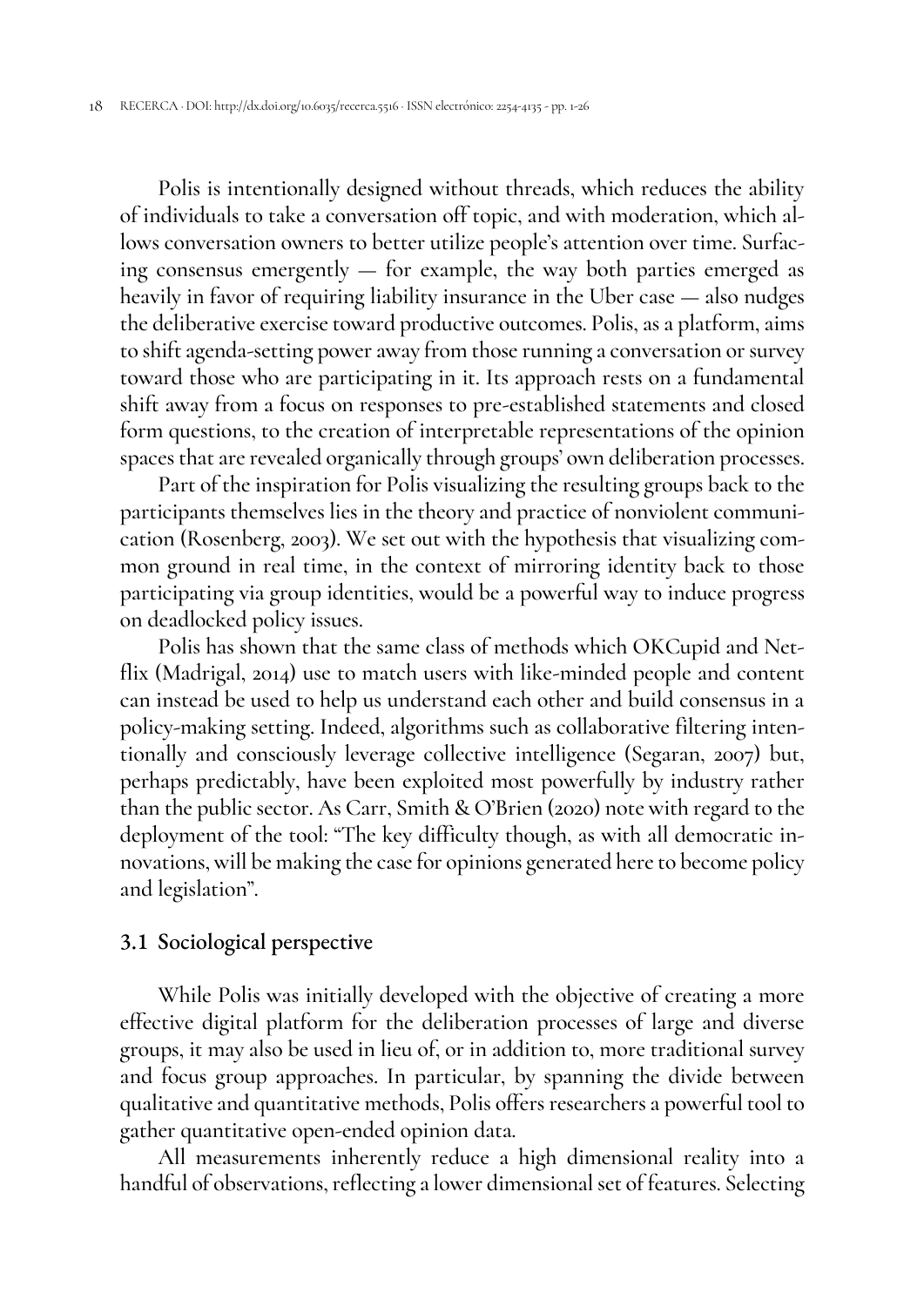which of these features to use in a measurement would, ideally, be motivated by unbiased theoretical understanding of the underlying reality being measured (Lakatos, 1978). In practice, however, the universe of features that might provide a basis for a measurement is significantly bounded by the technological limits of what can be observed or analyzed using the available instruments.

In attempting to measure social or political phenomena, the risk of doing even further "violence to reality" (Weber, 1969) than is already committed by the pragmatic limits of instrumentation are multiplied by unobserved failures in researchers' own reflexivity (Bourdieu & Wacquant, 1992) and the uniquely performative dependencies within social systems by which measurements of social life can, over time, lead to an over reification of the relative importance of the dimensions they assess (Berger & Pullberg, 1965).

The difficulties inherent in reducing the complexity of social phenomena into interpretable and analyzable observations are especially pronounced in the study of political ideologies and opinions. Historically, they have led social science researchers into a deeply unsatisfying choice. One option is to rely on qualitative methods that use observations which better preserve the dimensionality of a particular opinion space but do so at the cost of limited interpretability and generalizability. The other standard pathway is to employ quantitative methods that produce more straightforward and generalizable interpretations but which require the aggressive reduction of the dimensionality of opinion spaces in ways that can be highly biased by researchers' survey design or misleadingly shaped by their choice of formal analysis techniques.

Through the platform's leveraging of contemporary advances in user interface design, data visualization, and machine learning, Polis offers a new middle way for researchers interested in preserving the complexity of people's opinion landscapes, while still enabling the collection of data that are amenable to computational or quantitative analyses. Because of the ways in which sociological research, and survey methods more broadly, contribute to shared understanding of public opinion, this application empowers the public to shape a more nuanced understanding of itself.

#### 3.2 Challenges and limitations

The method of gathering opinions as implemented in the Polis platform has a number of limitations. As a natural consequence of the platform being built for scale, the method does not handle small numbers of participants or comments very well. The method has a lower bound of dozens of people and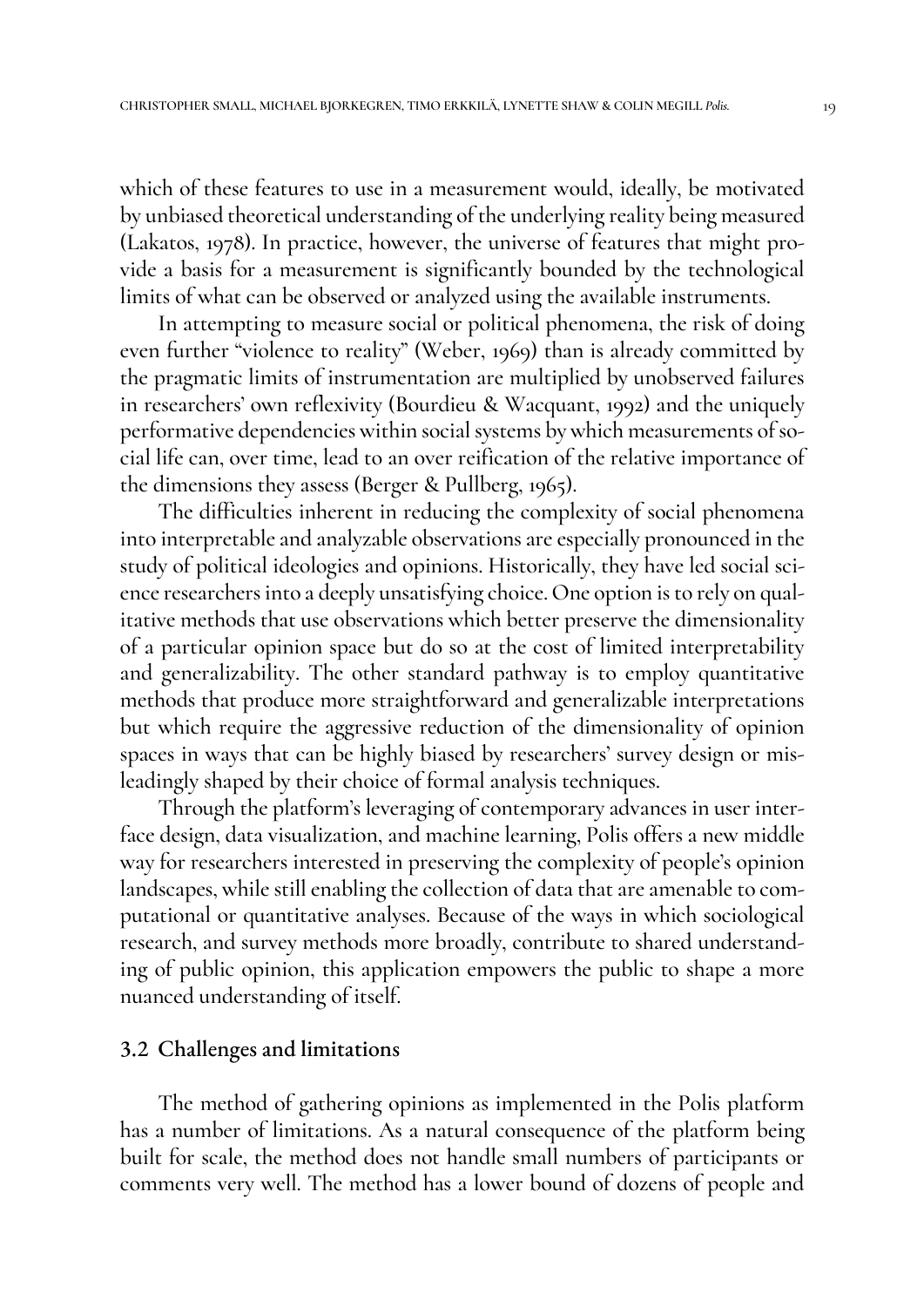tens of comments. In general, institutional applications of Polis have been able to recruit more than enough participants to generate useful analyses of public opinion. However, in the context of smaller communities or organizations using the tool for decision making or internal feedback, participation levels can be important to producing meaningful results, and failure to achieve these thresholds has been observed at the margins. Nonetheless, even a small but committed group can successfully make use of Polis, as evidenced by reports we received of a small Dungeons & Dragons gaming group which used the tool to collaboratively decide how to run their campaigns.

Another limitation is that overly-narrow prompts can lead to conversations lacking in dimensionality. Specific binary questions like "Should we change the time for this meeting?" are inappropriate for the method, as are leading questions like "Should we ban all guns?". A good prompt can be as general as "What problems are you facing?", given a participant group that understands the context of the question, such as a group of employees.

Similarly, Polis tends not to perform as well with questions which attempt to rank or prioritize a set of approaches to something, such as "What color should we paint the bike shed?". Delivering a definitive global ordering of ideas is one of the strengths of All Our Ideas relative to Polis. Future work will look at adding *importance* to the responses, so that participants may indicate that "This comment is important to me", in addition to merely agreeing or disagreeing.

Despite the comment routing system prioritizing new comments, Polis conversations remain sensitive to the time ordering of participants' involvement. Participants who arrive early will not see comments submitted by those who arrive later unless they return, and those who arrive later will have more opportunities to vote because of the greater number of previously submitted comments. Conversely, comments submitted by earlier participants are more likely to be seen and interacted with, and thus will also be over-represented in terms of vote density. Work to further improve upon this issue will include adding daily notifications which let participants opt in to receive an email if there are new comments.

The system does better with light moderation to maximize participants' time on task (removing nonsensical or obviously off-topic statements), but this can introduce bias. Future work will explicitly investigate how crowd moderation might be implemented while mitigating the risk of participants using moderation tools to suppress others' voices. At present, however, the platform relies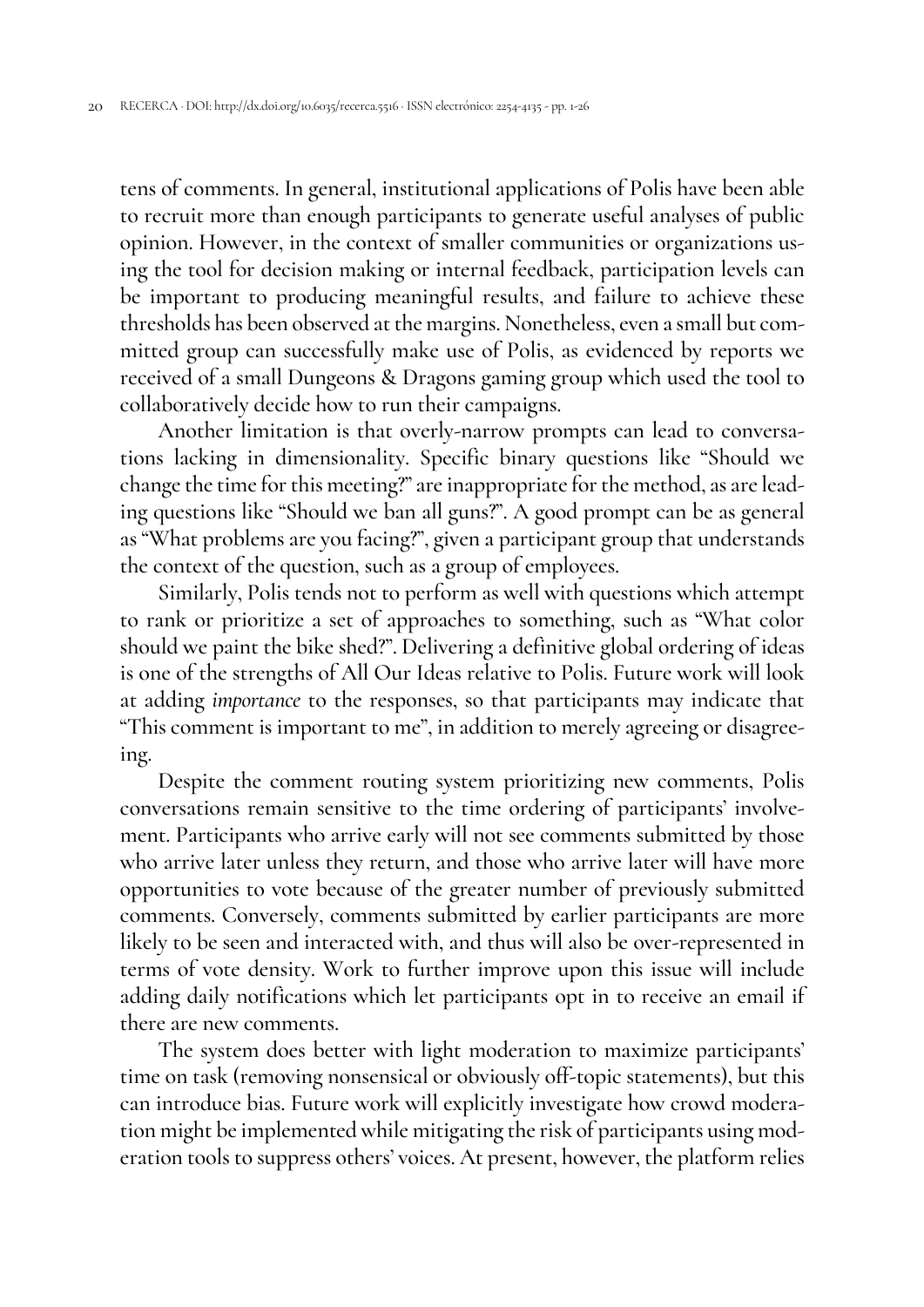on the presence of benevolent moderators who proactively seek to avoid introducing biases by removing statements on certain topics. In this and several other regards, facilitation training for discussion moderators and facilitators remains a vital part of the Polis process.

In general, Polis produces better results, the more people participate. However, as the number of comments in a conversation grows, users become more likely to submit what are effectively duplicate comments. Ideally, as a person starts typing out their comment, the interface would show comments semantically similar to the idea they wanted to express (similar to StackOverflow), so they have the opportunity to vote on those comments instead of submitting a new one. This would help Polis conversations scale even further without proliferating the comment space unnecessarily, and ease the job of moderation. However, there are challenges to consider in relation to how this ability affects voting and participatory behavior, and more study is warranted.

As mentioned in the Methods section, Polis has different visualization settings: off, simple (top majority comments), and full (opinion space visualization, and comments broken down by group). It has been found that while some (typically younger, more educated, and more technologically savvy) audiences are very engaged by the full visualization, it is off-putting for other audiences. For these situations, the simpler visualization is a better fit. On the other hand, in some cases, facilitators may want participants to be able to respond without the potential bias of a visualization influencing their behavior. However, no study has yet examined the precise effect of each of these participation modes on behavior in the conversation.

The current approach to dealing with missing data by adjusting the projection of participants is somewhat ad hoc, and based on assumptions violated by comment routing. Moreover, this method does not account for scaling the effect of comments with few votes. There are many approaches to dimensionality reduction that deal with these limitations in more principled ways, which we hope to explore and eventually employ with Polis (Dray & Josse, 2015).

It is also the case that the current approach to comment routing is somewhat ad hoc and heuristic. Currently the "decay rate" of the factor which highlights new comments, giving them a chance to "bubble up", does not scale with the total number of comments in the conversation, although it probably should do so. Building a better understanding of missing data (as described above) may dovetail well with this. Many challenging questions might be asked about how each of the factors should be weighted relative to each other, and these considerations will additionally have to account for the presence of "importance" data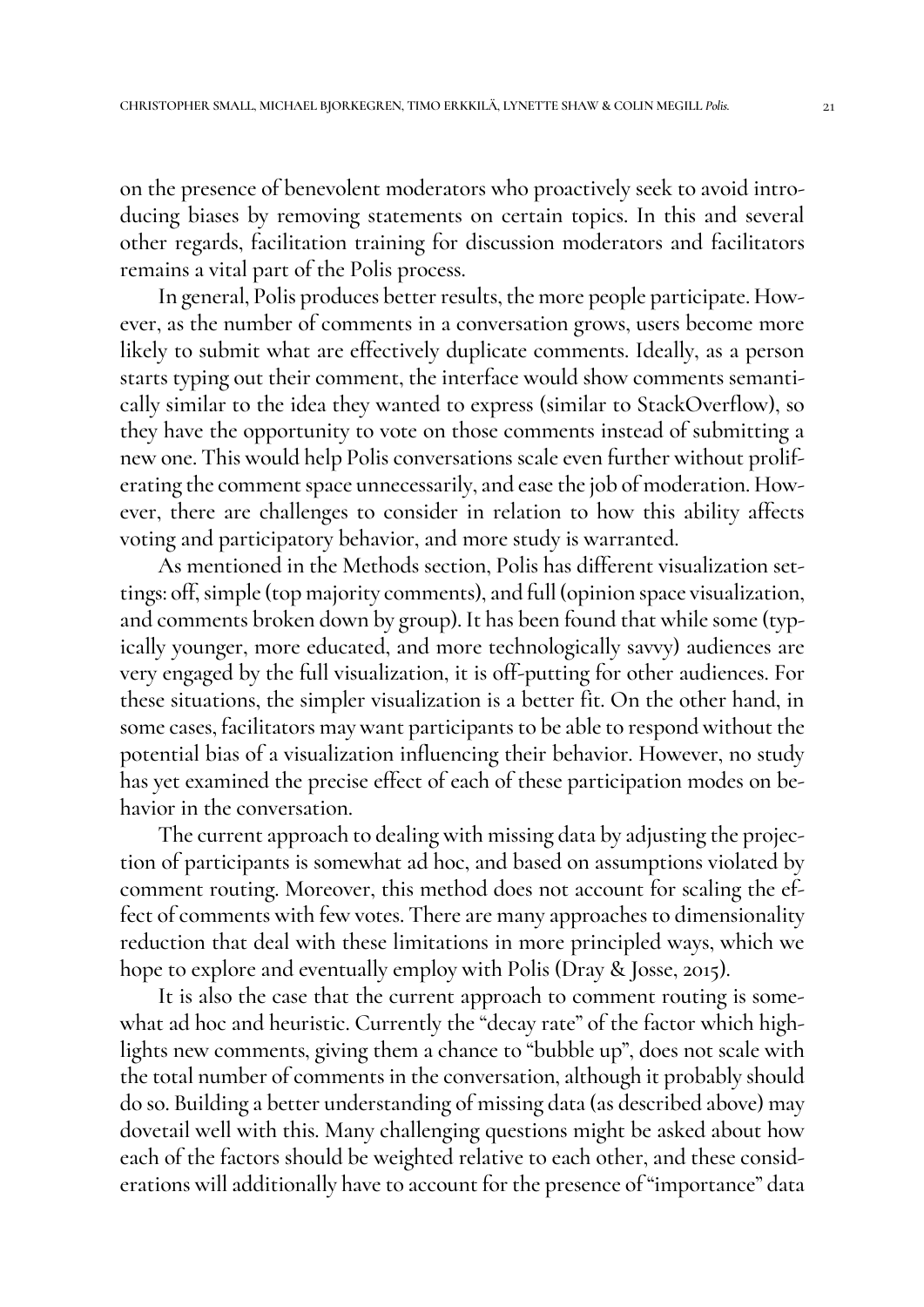from participants, once this is added. Building a systematic framework for thinking about these decisions and their implications is an active area of research for us.

# **4. CONCLUSION**

By striking a balance between the quantitative approaches historically associated with survey research and the type of content usually extracted from qualitative methods such as focus groups, Polis has sought to offer a middle road between the former's high generalizability and the latter's richness of insight that directly supports the public's ability to build shared understanding and surface points of consensus. These features have helped decision-making bodies break through political gridlock, resulting in successful legislation at the national level. In a world of growing political polarization, we believe that these and other participatory and deliberative methods will help the public better work together toward making decisions in the interest of the common good. We maintain that the application of machine intelligence to public deliberation holds great promise in reimagining decision making in public institutions.

# **5. ACKNOWLEDGEMENTS**

We would like to thank Audrey Tang, Elizabeth Barry and Carl Miller for documenting the vTaiwan process for audiences outside Taiwan. We are also grateful to Olga Cheng, Cassandra Lim, Tzu-Chi Yen, Bonnie Chan and Arne Brasseur for their assistance in translating comments into English, César Hidalgo for his early feedback in the preparation of this manuscript, and Julien Cornebise and Deep Ganguli for their feedback during our final revisions.

# **BIBLIOGRAPHY**

- American Assembly at Columbia University (2018). The Bowling Green Civic Assembly. 30 June 2018.
- Barry, Liz (2016). vTaiwan: Public participation methods on the cyberpunk frontier of democracy. *Civicist*, 11 August 2016.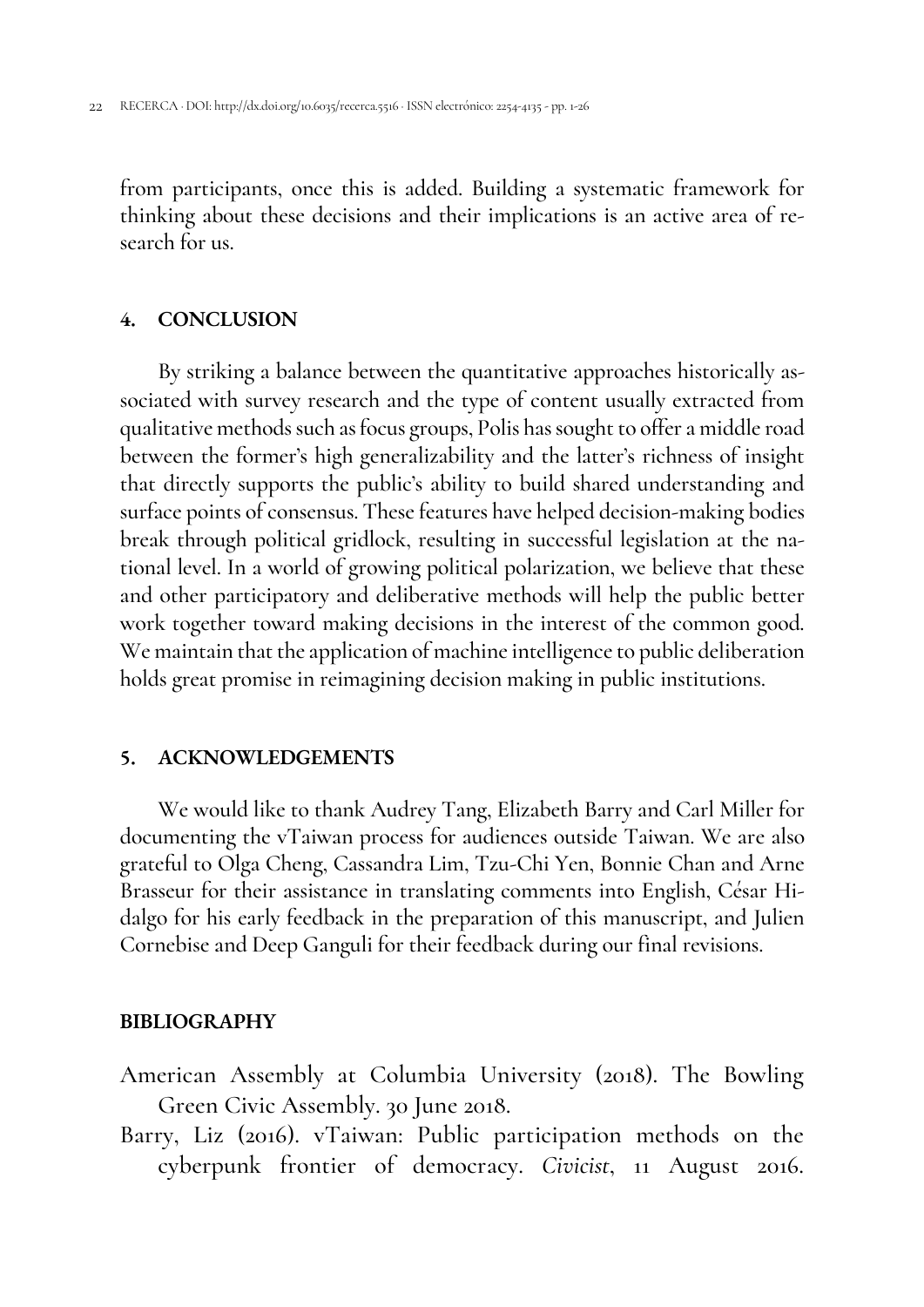Retrieved from: https://civichall.org/civicist/vtaiwan-democracyfrontier/.

- Bass, Theo (2019). Crowdsourcing for democracy using Wikisurveys. *Nesta Blog*, 28 January 2019. Retrieved from: https://www.nesta.org.uk/blog/crowdsourcing-democracy-usingwikisurveys/.
- Berditchevskaia, Aleks and Baeck, Peter (2020). The Future of Minds and Machines: How artificial intelligence can enhance collective intelligence. *Nesta*, 10 February 2020. Retrieved from: https://www.nesta.org.uk/report/future-minds-and-machines/.
- Berger, Peter and Pullberg, Stanley (1965). Reification and the Sociological Critique of Consciousness. *History and Theory (Wiley)*,  $4(2)$ , 196-211.
- Bertelsmann Stiftung (2020). Digital Democracy What Europe can learn from Taiwan. Web discussion with Audrey Tang. Retrieved from: https://www.youtube.com/watch?v=I5uMMKaSbSw.
- Blitzer, Jonathan (2014). In Spain, Politics via Reddit. *The New Yorker*, 7, October 2014. Retrieved from: https://www.newyorker.com/tech/annals-of-technology/spainpolitics-via-reddit.
- Bourdieu, Pierre and Wacquant, Loïc J.D. (1992). *An Invitation to Reflexive Sociology*. Chicago: University of Chicago Press.
- Carr, Harry, Smith, Josh and O'Brien, Toby (2020). Polis and the Political Process. *Demos*, 3 August 2020. Retrieved from: https://demos.co.uk/project/polis-and-the-political-process/.
- Cartledge, Paul (2016). *Democracy: A Life*. Oxford: Oxford University Press.
- Dray, Stéphane and Josse, Julie (2015). Principal component analysis with missing values: a comparative survey of methods. *Plant Ecology*,  $216(5)$ , 657-667.
- Fisher, Ronald A. (1922). On the interpretation of  $\chi$ <sup>2</sup> from contingency tables, and the calculation of P. *Journal of the Royal Statistical Society*, 85(1), 87-94.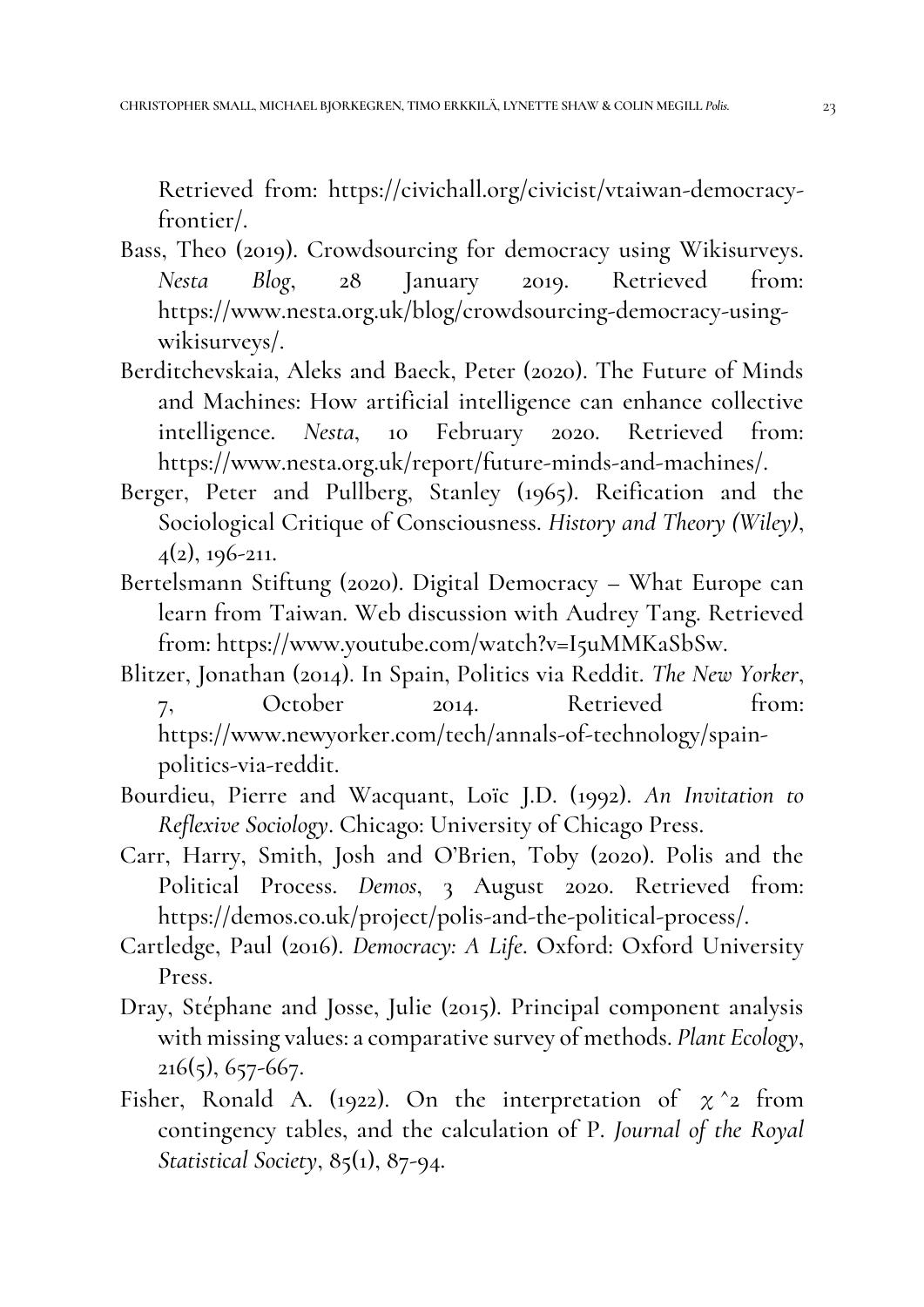- Hsiao, Yu-Tang, Lin, Shu-Yang, Tang, Audrey, Narayanan, Darshana and Sarahe, Claudina (2018). *vTaiwan: An Empirical Study of Open Consultation Process in Taiwan*. SocArXiv.
- Horton, Chris (2018). The simple but ingenious system Taiwan uses to crowdsource its laws. *MIT Technology Review*, 21 August 2018.
- Inglehart, Ronald (2005). *Modernization, Cultural Change, and Democracy: The Human Development Sequence*. Cambridge: Cambridge University Press.
- King, Martin (2018). Deliberation and Decision Making Online: Evaluating Platform Design. *WestminsterResearch*. Retrieved from: https://westminsterresearch.westminster.ac.uk/download/b445a61 f16b8dc5093d5b3f22272a730f17c0b400f4bba67dc00d6844546e466/4 372517.
- King, Martin (2109). Building Consensus and Compromise on Uber in Taiwan. *Public Impact Observatory* (Center for Public Impact), 18 September 2019. Retrieved from: https://www.centreforpublicimpact.org/case-study/buildingconsensus-compromise-uber-taiwan/.
- Lakatos, Imre (1978). *The methodology of scientific research programmes*. Cambridge: Cambridge University Press.
- Lee, Louisa, Zhang, Siyu and Yang, Vicky Chuqiao (2017). Do two parties represent the US? Clustering analysis of US public ideology survey. *SIAM Undergraduate Research Online*, 12.
- Lloyd, Stuart P. (1982). Least squares quantization in PCM. *IEEE Transactions on Information Theory*, 28(2), 129-137.
- MacQueen, J. B. (1967). Some Methods for classification and Analysis of Multivariate Observations. *Proceedings of 5th Berkeley Symposium on Mathematical Statistics and Probability* (University of California Press), 1, 281-297.
- Madrigal, Alexis C. (2014). How Netflix Reverse-Engineered Hollywood. *The Atlantic*, 2 January 2014. Retrieved from: https://www.theatlantic.com/technology/archive/2014/01/hownetflix-reverse-engineered-hollywood/282679/.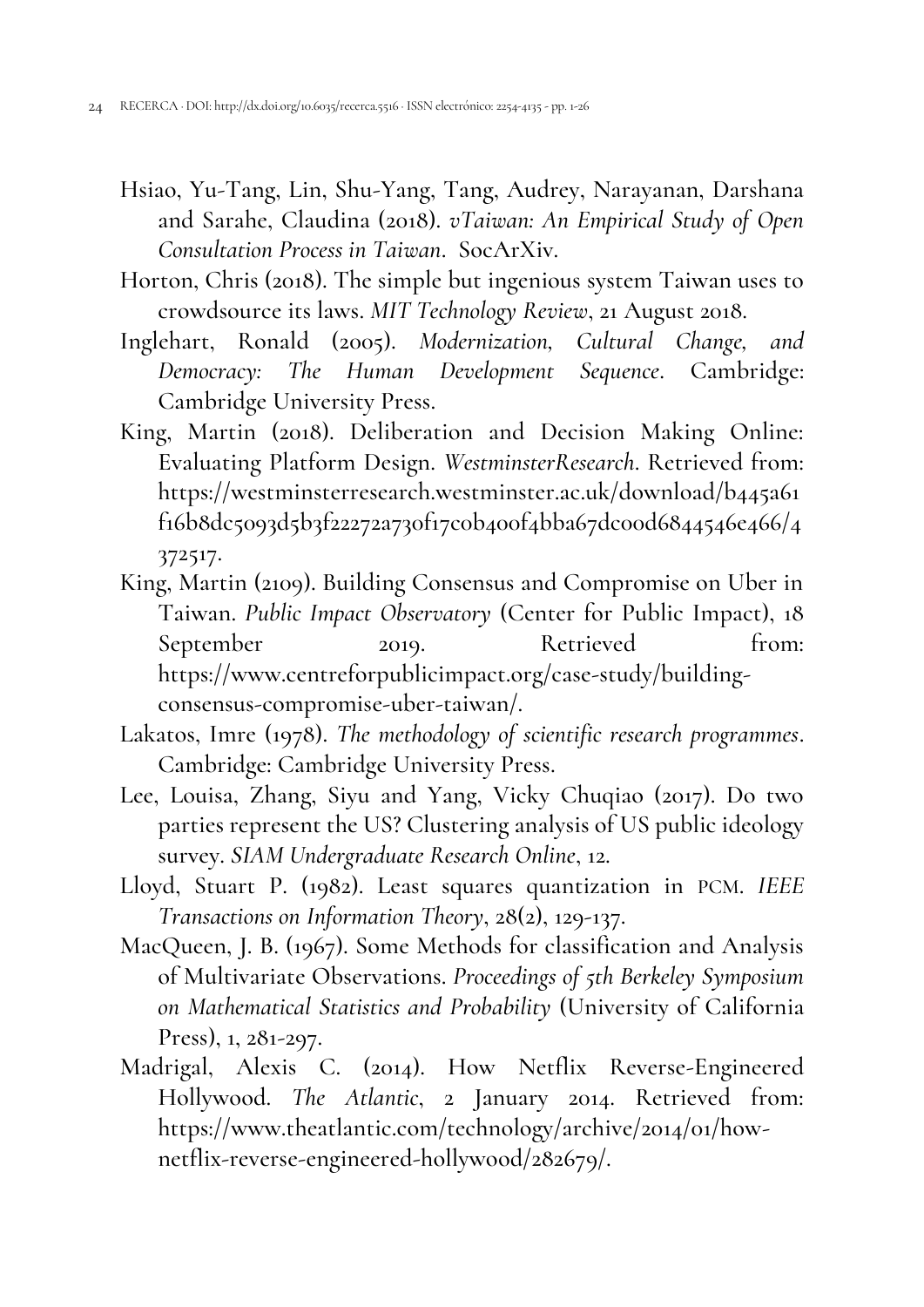- Miller, Carl (2019a). *The Death of the Gods: The New Global Power Grab*. London: Windmill, Penguin Books.
- Miller, Carl (2019b). Can Taiwan Reboot Democracy? *BBC*, 29 October 2019. Retrieved from: https://www.bbc.com/news/technology-50127713.
- Miller, Carl (2019c). Taiwan is making democracy work again. It's time we paid attention. *Wired*, 26 November 2019. Retrieved from: https://www.wired.co.uk/article/taiwan-democracy-social-media.
- Miller, Carl (2020). How Taiwan's 'civic hackers' helped find a new way to run the country. *The Guardian*, 27 September 2020. Retrieved from: https://www.theguardian.com/world/2020/sep/27/taiwancivic-hackers-polis-consensus-social-media-platform.
- Mulgan, Geoff (2017). *Big Mind: How Collective Intelligence Can Change Our World*. Princeton: Princeton University Press.
- OECD (2020). *Innovative Citizen Participation and New Democratic Institutions: Catching the Deliberative Wave*. Paris: OECD. Retrieved from: https://doi.org/10.1787/339306da-en.
- OECD-OPSI (2018). Pol.is, Official Languages and a Shift Towards 'People-First' Policy Development. *Observatory of Public Sector Innovation*. Retrieved from: https://oecd-opsi.org/innovations/polis-official-languages-and-a-shift-towards-people-first-policydevelopment/.
- Pearson, Karl (1901). On lines and planes of closest fit to systems of points in space. *Philosophical Magazine*, 2(11), 559-572.
- Poole, Keith T. and Rosenthal, Howard (1985). A Spatial Model for Legislative Roll Call Analysis. *American Journal of Political Science*, 29(2), 357-384.
- Rosenberg, Marshall B. (2003). *Nonviolent Communication: A Language of Life*. Encinitas: PuddleDancer Press.
- Rousseeuw, Peter J. (1987). Silhouettes: A graphical aid to the interpretation and validation of cluster analysis. *Journal of Computational and Applied Mathematics*, 20, 53-65.